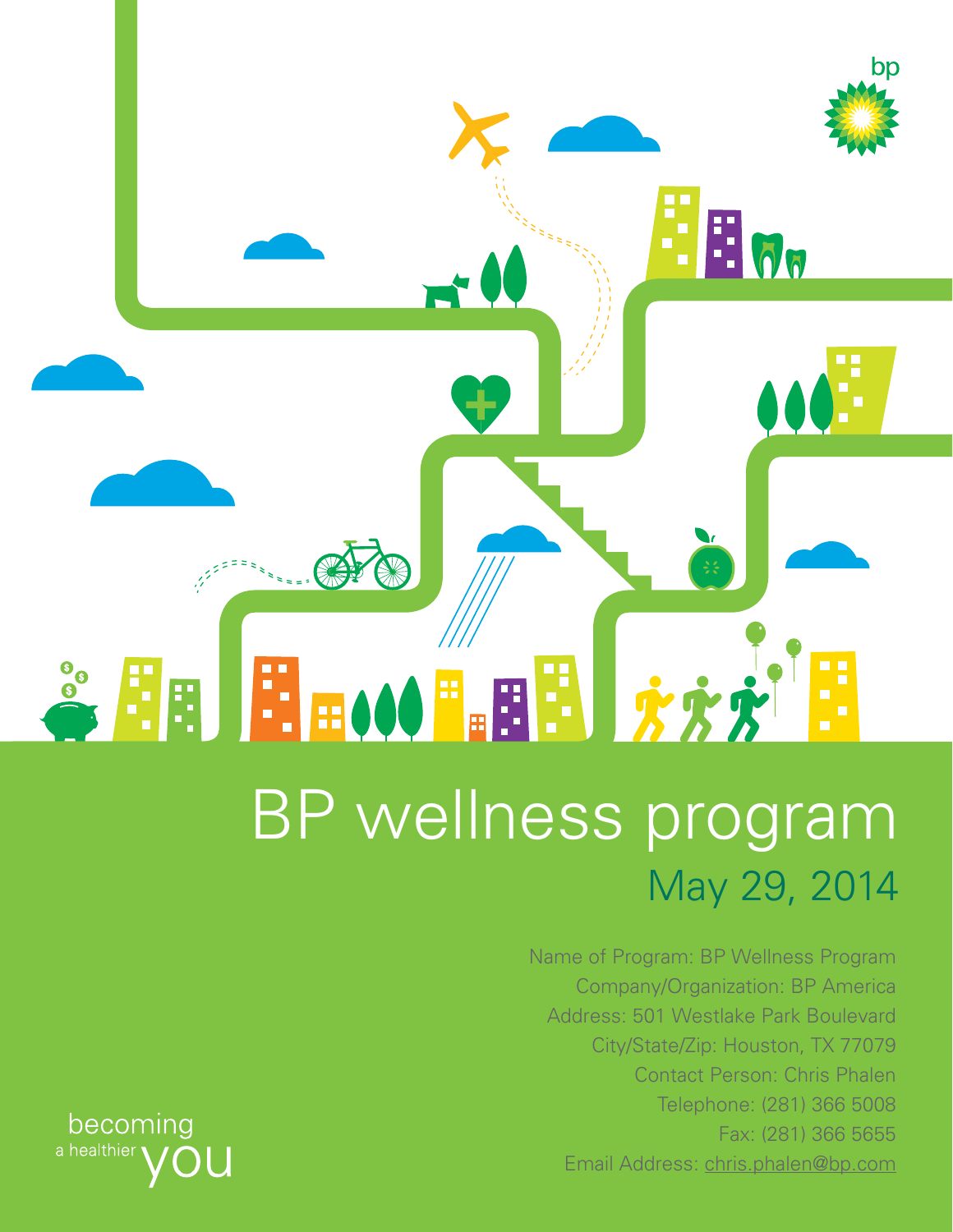*We would like to thank a long list of vendor-partners that help make the BP Wellness Program a success, including: Aetna, APS, Aon Hewitt, Dossia, Express Scripts, Fitbit, FitLogix, InfoTech, Mercer, Optum, Payflex, PriceWatehouseCoopers, Quest, StayWell, Take Care Health, and Towers Watson.*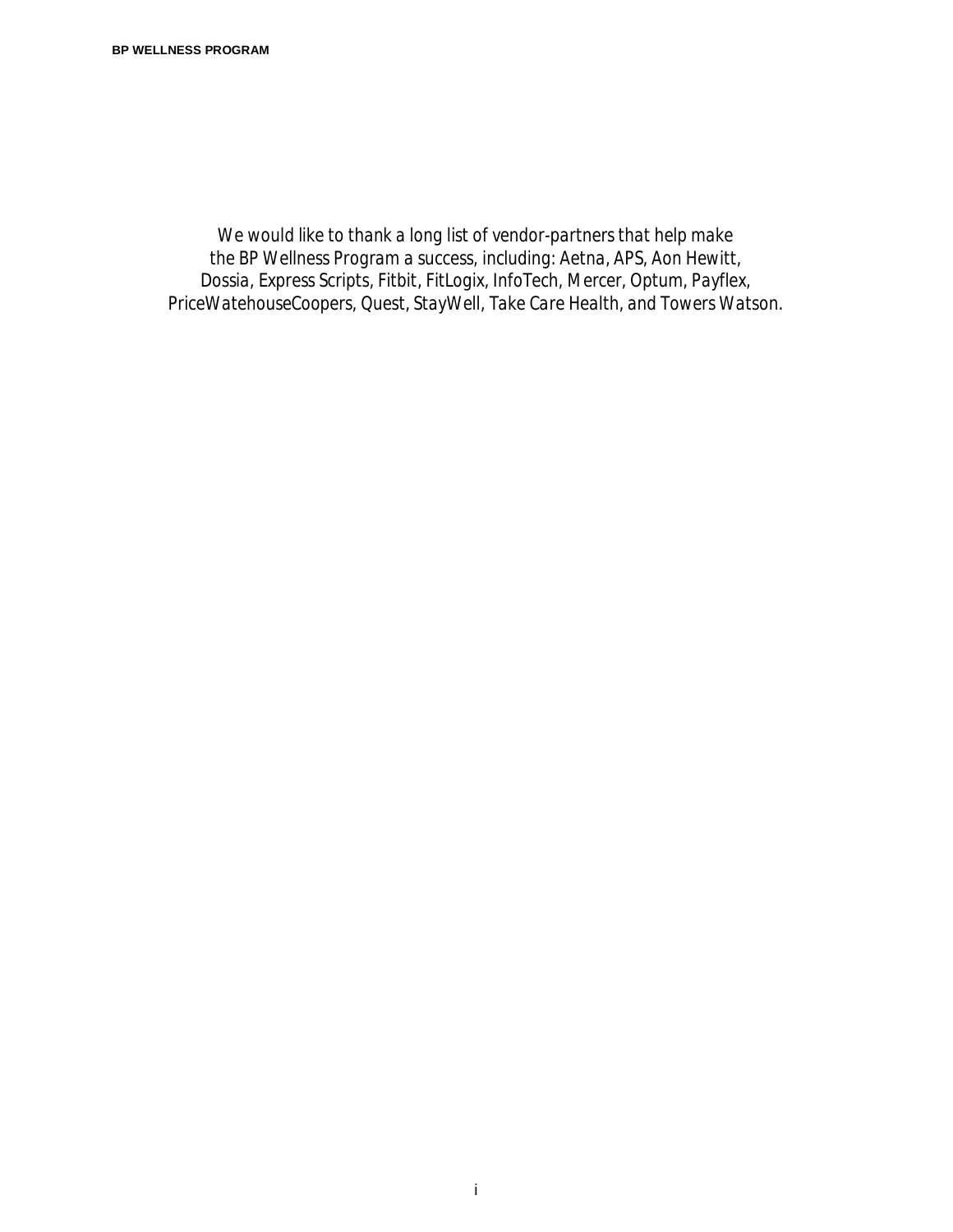# **CONTENTS**

| II.  |                                                                                 |  |
|------|---------------------------------------------------------------------------------|--|
|      |                                                                                 |  |
|      |                                                                                 |  |
|      |                                                                                 |  |
|      |                                                                                 |  |
|      |                                                                                 |  |
|      |                                                                                 |  |
|      |                                                                                 |  |
| III. |                                                                                 |  |
|      | A. Impact of a comprehensive PHM program on health care costs 17                |  |
|      | B. Demonstration of concurrent changes in health risks and health care costs 18 |  |
|      | C. Impact of participation in a tracking device-supported physical activity     |  |
|      |                                                                                 |  |
|      |                                                                                 |  |
|      |                                                                                 |  |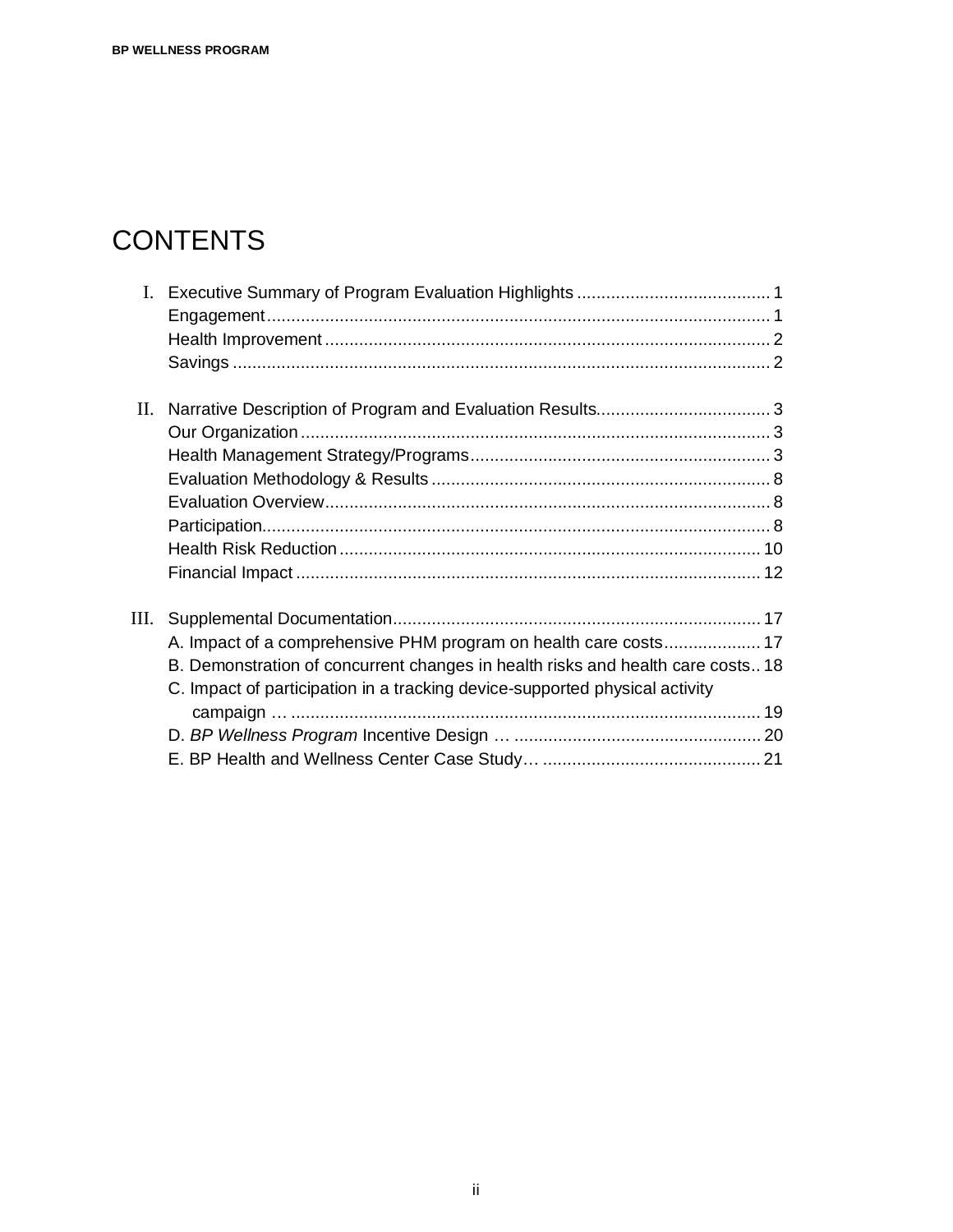I

# **Executive Summary of Program Evaluation Highlights**

Now in its fifth year, the goals of the *BP Wellness Program* are to help our employees and their families become actively engaged in their health, provide tools to maintain and improve their health, and educate them on how to be more informed health care consumers. These goals align with the Program's primary focus on prevention, productivity and safety.

In December of 2009, we initiated our national strategy by consolidating existing local wellness programs into one integrated approach with a broad framework and the ability to tailor locally and by business segment. In 2010, we introduced two unique self-insured medical plan options, with a higher-value option tied to our incentive design and worth an estimated \$1,200 due to lower deductibles, copays, and coinsurance. Last year we introduced a high deductible health plan with outcome-based incentives with an additional \$1,000 health savings account contribution for the employee and another \$1,000 for the spouse/domestic partner.

As one indicator of the comprehensiveness of BP's initial health management strategy, the HERO Best Practices Scorecard placed BP's program well above the National Average (i.e., 169 points out of max score of 200) in 2010 (see Figure 1). Since that time the program has continued to expand and innovate, as indicated by a 10% increase in the HERO Scorecard best practice score in 2013 (185 points). The increase was driven by expanded programs and increased leadership engagement.



**Figure 1. Change in HERO Best Practice Scorecard Results (2010-2013)**

Based on pre-established goals, BP has exceeded program targets for engagement, health improvement and savings every year. Highlights include:

#### **Engagement**

The *BP Wellness Program* has maintained outstanding participation in all areas since it was launched. In every year since its inception, over 91% of incentive-eligible employees and spouses have participated in some aspect of the *BP Wellness Program*.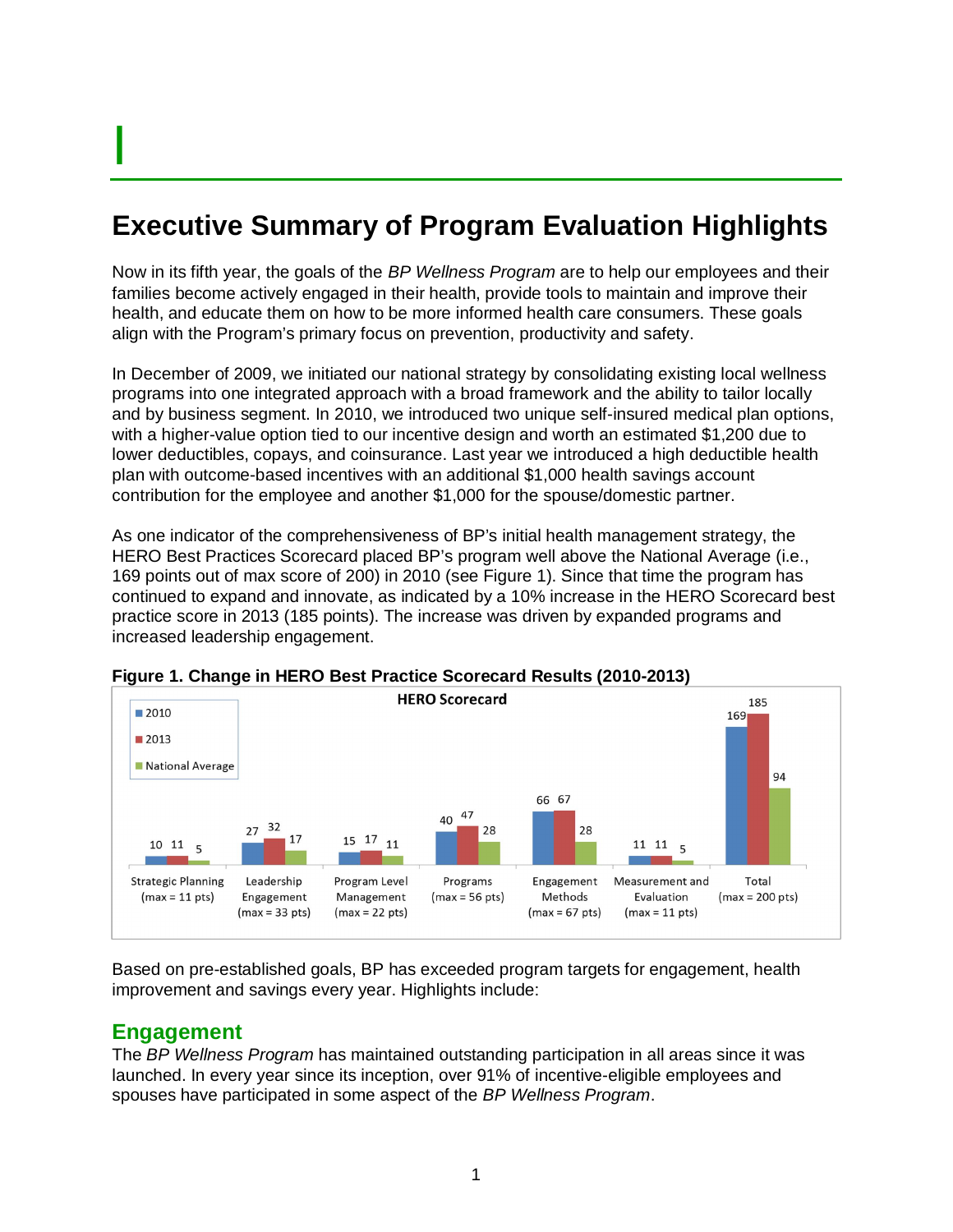#### **Health Improvement**

At the population level, BP achieved a net reduction of 10% in average number of health risks, across the entire population of health assessment (HA) repeat participants between their baseline HA in 2010-2012 and their current HA in 2013, which was greater than the industry research best-in-class level of 4.7% risk reduction<sup>1</sup>.

#### **Savings**

To measure the financial impact of the program, a third-party research group conducted a claims-based return-on-investment (ROI) analysis using a **quasi-experimental study design**. Program participants were compared to a comparison group from a pre-program baseline period to annual follow-up periods. Time-over-time change in health care costs was compared between participants and a comparison group in a **difference-in-differences (DID) design** to derive cost savings estimates. **Propensity score weighting** was used to adjust for case-mix differences between program participants and the comparison group. **GLM regression models** were conducted to estimate the impact of program participation on the magnitude of health care costs. The regression results were used to determine the costs using difference-in-differences calculations. Year over year annual ROI results based on this method varied over time (see Table 1 below). Comparing program savings to all program costs,<sup>2</sup> the cumulative return-oninvestment (ROI) through the first three years of the program was \$2.10:\$1.

|  | Table 1. BP Wellness Program Annual Integrated Return-on-Investment (ROI) |  |  |  |  |  |  |  |
|--|---------------------------------------------------------------------------|--|--|--|--|--|--|--|
|--|---------------------------------------------------------------------------|--|--|--|--|--|--|--|

| Year | $2010^3$    | $2011^4$   | $2012^4$  | Cumulative<br>$(2010 - 2012)$ |
|------|-------------|------------|-----------|-------------------------------|
| ROI  | \$0.63: \$1 | \$3.00:\$1 | \$2:10:51 | \$2.10: \$1                   |

<sup>&</sup>lt;sup>1</sup> Terry PE, Seaverson EL, Grossmeier J, Anderson DR. 2008. Association between nine quality components and superior worksite health management program results. JOEM: 50(6):633-641

<sup>&</sup>lt;sup>2</sup> Program costs included direct costs for delivery of support services, health assessment, health advisor, telephonic LM, mail LM, Web-based health education programs, campaigns and wellness classes, telephonic DM (2011 and 2012), as well as all incentives, incentive administration, postage, and other pass-through costs.

 $3$  Evaluation based on wellness components only; program open to employees.

<sup>&</sup>lt;sup>4</sup> Program expanded to spouses/domestic partners; added disease management coaching to wellness components.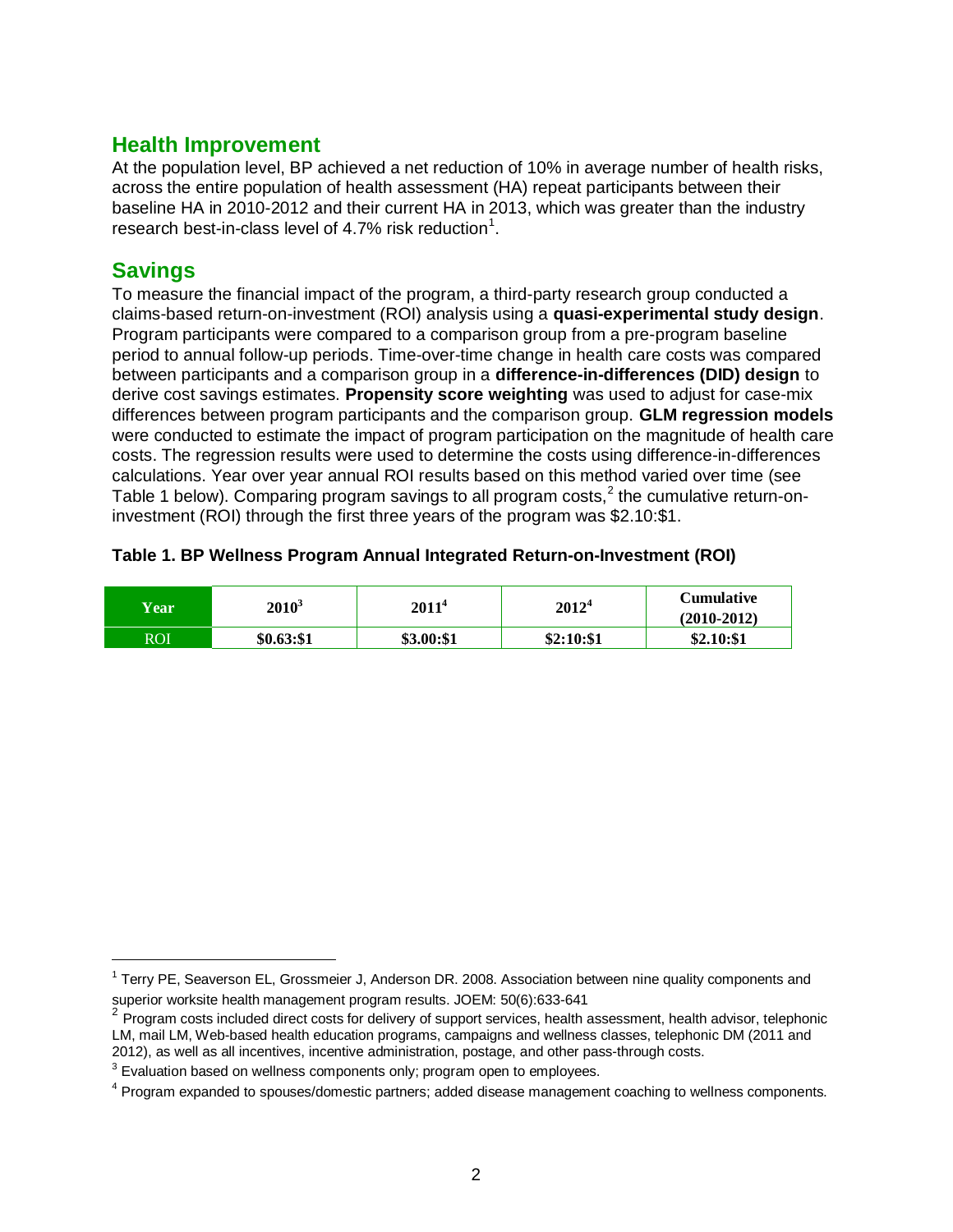# II

# **Narrative Description of Program and Evaluation Results**

## **Our Organization**

BP is one of the world's largest energy companies with over 85,000 employees worldwide, more than 20,000 in the U.S., and employees in all 50 states. We provide services in:

- Exploration and production
- Refining and shipping
- Renewable and alternative energy

Job responsibilities are primarily engineering oriented, and the average tenure is over 14 years. Many worksite locations are offshore or remotely located, which poses a difficult environment to provide wellness services. Each location has vastly different cultures and environments, so our program must be adaptable. In addition, more than 70% of employees cover their dependents on BP's plans (families account for 60% of BP's health care spending). As it is part of the BP Medical plan, the entire U.S. population is eligible for the *BP Wellness Program*, including active employees, pre-65 retirees, union and non-union populations, spouses/domestic partners, and inpatriates and expatriates (more than 59,000 members in 2013). While it is important to keep our approach consistent, it is critical that we keep it applicable to the diverse needs of our population.

#### **Health Management Strategy/Programs**

The *BP Wellness Program* has achieved outstanding participation in all areas since it was launched. For incentive-eligible employees and spouses/domestic partners, over 91% have participated in some aspect of the program each and every year. Achievements in participation and health improvement are attributed to creating a supportive culture of health through involvement of stakeholders from senior management to grass-roots wellness champions, integrating incentives into the health plan design, providing comprehensive communications, and offering a full continuum of program resources for employees and their families.

To ensure support throughout the entire organization, we involve all stakeholders, from operations to grass roots in the strategic planning phase. Human Resource Leadership holds regular calls with HR leaders to review their specific, aggregate wellness data by location. We created a **Wellness Council** including Medical Directors, Occupational Health, Health & Safety, and various other wellness leaders throughout the organization. The Wellness Council is led by an **onsite wellness program manager** and meets monthly to review upcoming wellness programs and to collect feedback, promote various national wellness programs throughout the year, coordinate integrated health fair/wellness events, and coordinate "live" wellness classes. We have also had great support from senior managers, who participate in the wellness programs and help promote the wellness initiatives by allowing classes during work time.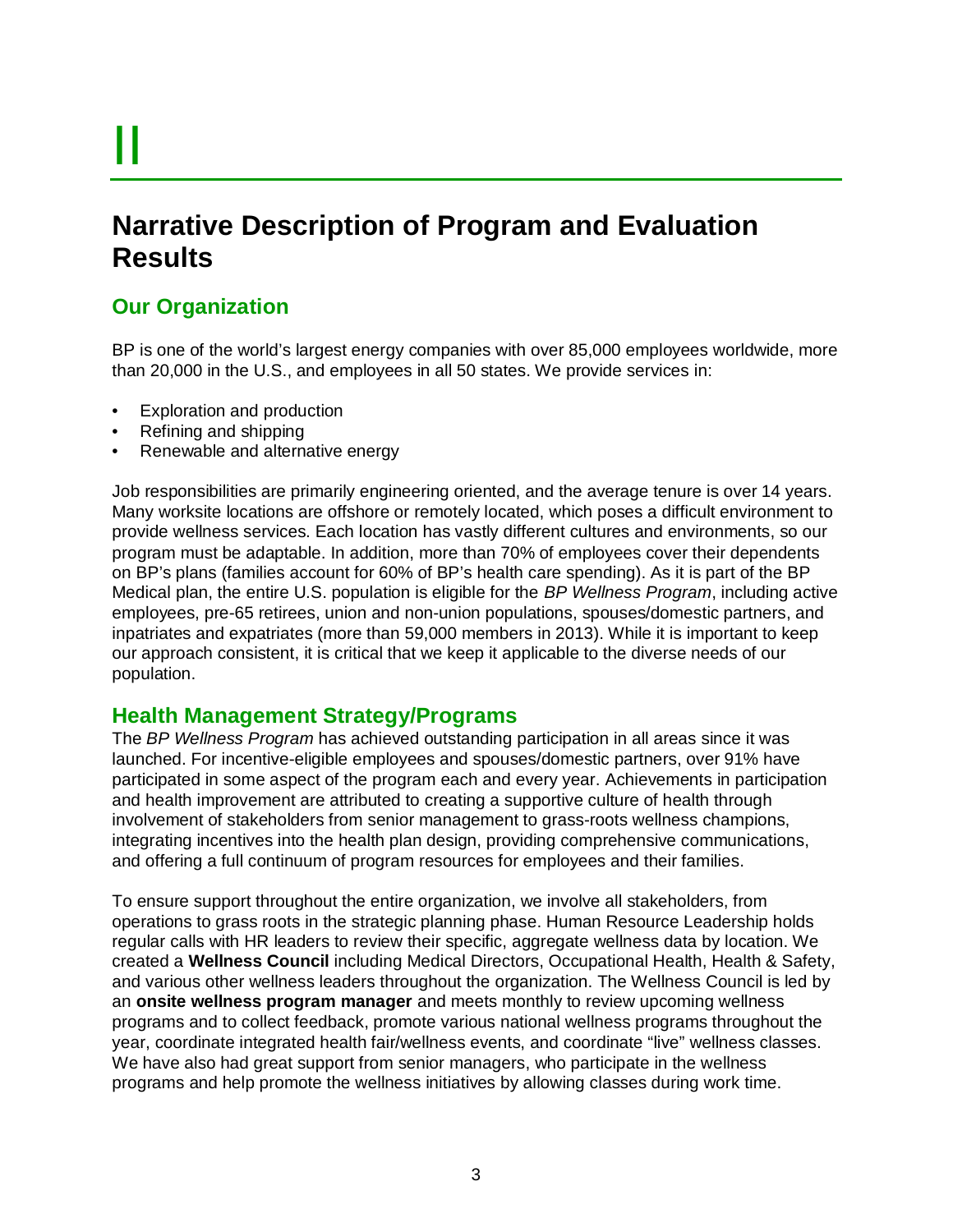

We use an ongoing multi-modal approach to reach our diverse range of benefit-eligible individuals. The company makes a significant investment in communications with a designated, internal BP Communications Team. With this Team's help, we tailor communications to participants and the wellness program brand is prominently displayed on all materials. We take a unique approach to reaching spouses and domestic partners. Like employees, spouses and domestic partners have a personalized web portal that is tailored to individual health status and that recommends targeted wellness activities and resources. Additionally, we provide text messages for wellness program reminders and health education. Altogether, the *BP Wellness Program* communication materials include: email, postcards, quarterly newsletters mailed to the home, text messaging, mobile apps, email newsletters, an online wellness calendar, a BP LifeBenefits website, intranet sites at each location, videos,

personalized incentive points reminders, online and in-person wellness tutorials, and in-person employee presentations.

Each year, we execute a robust communication strategy. The *BP Wellness Program* is introduced in December prior to annual enrollment in February. In the introductory mailing, employees receive custom calendars filled with wellness information and a brochure focused on the current year's wellness theme. The 2014 theme 'GO For an Awesome Life' was strategically promoted in a brochure prior to the beginning of the plan year, that highlighted new calendar

year wellness program activities, such as new classes and incentives for exceeding more than a million steps for the Million Step Challenge. Employees also receive information during annual enrollment, in face-to-face presentations at each work location and via live and recorded webinars. Once participants are enrolled, the BP Benefits Group promotes the wellness program throughout the year by creating small, program-specific campaigns highlighting the various wellness services and activities available. Every communication effort includes measuring participant engagement and satisfaction to assess the effectiveness of the communication approach. Toward the end of the year, the Benefits Group sends out multiple modes of communications – including personalized incentive points reminders – encouraging participants to complete the necessary activities in order to get their wellness points before the deadline.



Altogether in annual communications efforts, over 100 different types of communications, in ten different modalities, are sent out. BP has been nominated for and received several awards for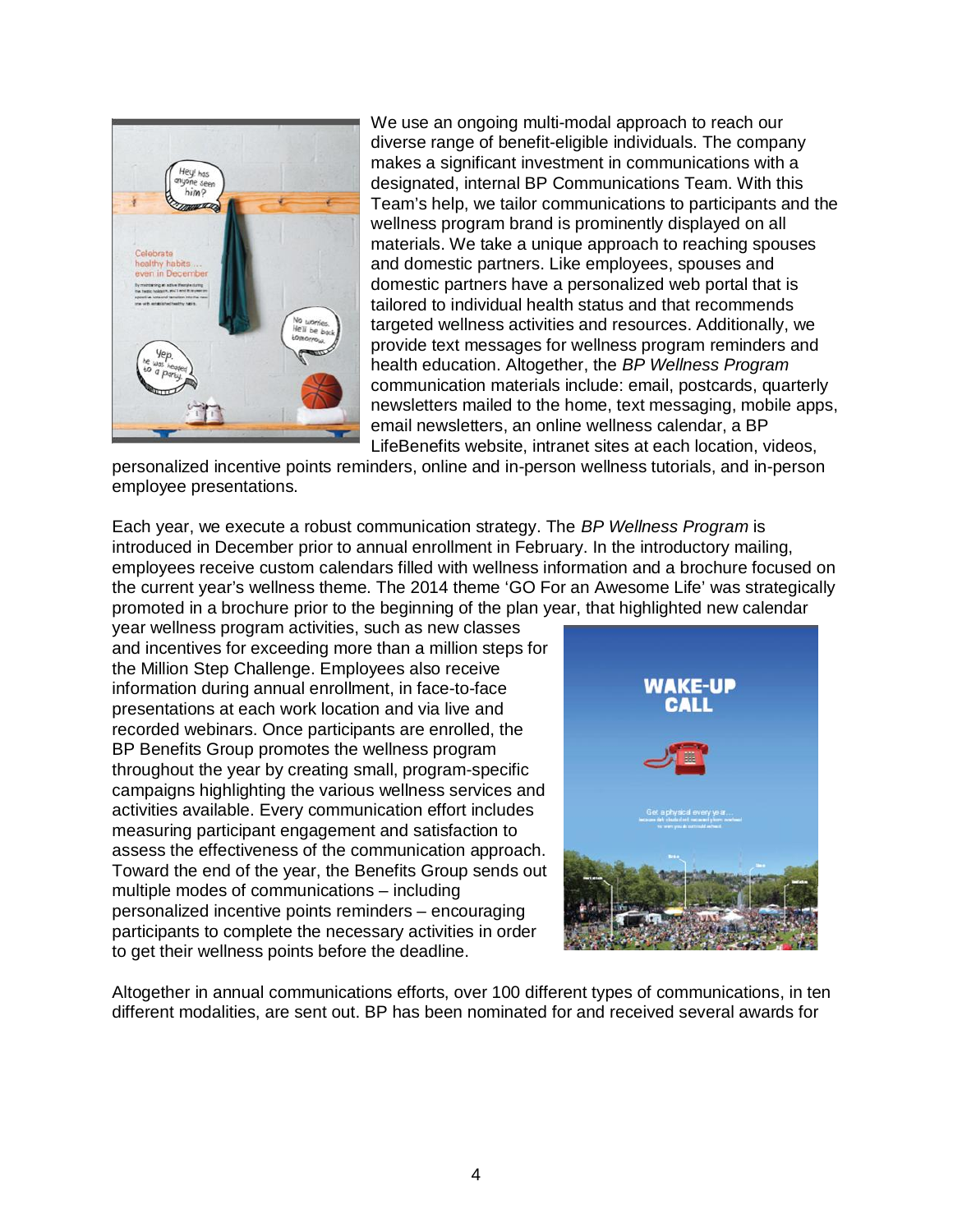its wellness program communication strategy, including an International Association of Business Communicators (IABC) Silver Quill Award in 2011<sup>5</sup>.

We designed the *BP Wellness Program* to meet the needs of all segments of our population. BP partnered with best-in-class vendors to deliver services for all levels of risk/health status (see Table 2).

| Program component          | Description                                                                  |
|----------------------------|------------------------------------------------------------------------------|
| Health assessment          | Survey that assesses health risks and invites to programs                    |
| Health portal              | Hub for health related information, tools and resources and integrated       |
|                            | with overall benefits program                                                |
| Health advisor             | Call to health professional to review health assessment results and discuss  |
|                            | program relevant to the participant's needs and interests                    |
| Lifestyle management       | Targeted telephonic & mail based coaching for back care, blood pressure,     |
|                            | cholesterol, nutrition, exercise, stress, tobacco and weight                 |
| Disease management         | Targeted telephonic & onsite (corporate campus) programs for asthma,         |
|                            | congestive heart failure, coronary artery disease, chronic obstructive       |
|                            | pulmonary disease and diabetes and hypertension                              |
| <b>Wellness classes</b>    | Library of live or pre-recorded, online interactive seminars on health       |
|                            | related topics such as stress, nutrition, weight, healthcare consumerism     |
|                            | and back care. Three to 4 news classes are added each year.                  |
| Physical activity          | Get Fit on Route 66, Run Amuck year round global event, Time Out for         |
| campaigns                  | Health, Million Step "FitBit" Challenge, and Step It Up                      |
| Healthy living programs    | Online 6 week programs with content, tools and online sessions based on      |
|                            | stages of change model                                                       |
| <b>Biometric screening</b> | Free to employees with option of on-site screenings at all locations or via  |
|                            | Quest patient service centers                                                |
| Metabolic screening        | Focused evaluation to identify at-risk population and early intervention via |
|                            | physician certification form and outcome-based clinical requirements         |
| Nurseline                  | 24/7 service                                                                 |
| Case management            | Integrated into incentive design                                             |
| Nicotine replacement       | Provides all telephonic lifestyle management participants medication         |
| therapy                    | support including NRT or prescription medications                            |
| Local activities           | Local events hosted at all key locations ranging from various group          |
|                            | physical activity events to group weight loss programs, as determined by     |
|                            | <b>Wellness Council</b>                                                      |
| EAP                        | Telephonic, online, and face-to-face support for a range of areas including  |
|                            | family and care giving, emotional well-being, health and wellness, daily     |
|                            | living, adoption, parenting, child or elder care, education, grief and loss, |
|                            | etc. There are two-way referrals between our coaching program and EAP.       |

#### **Table 2. BP Wellness Program Overview**

<sup>&</sup>lt;sup>5</sup> http://2011.iabcsoreg.com/wp/wp-content/uploads/2011-Silver-Quill-Winners1.pdf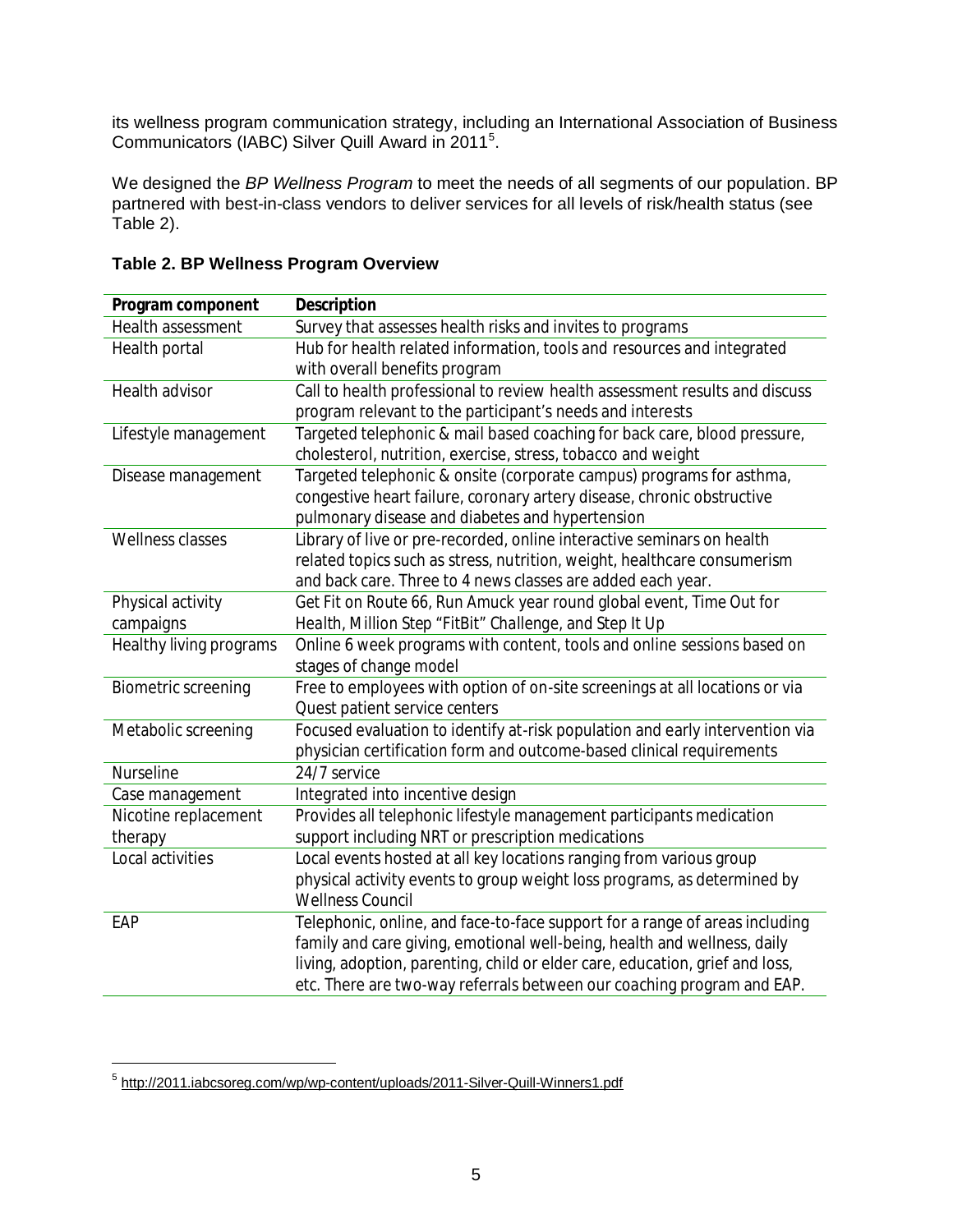| Onsite health &           | State-of-the art, 13,000 sq. foot facility at the Westlake corporate campus    |
|---------------------------|--------------------------------------------------------------------------------|
| wellness center           | in Houston providing comprehensive services including: primary and             |
|                           | urgent care, lab, x-ray, pharmacy, occupational health, dental, vision,        |
|                           | onsite health coaching & disease management coaching                           |
| Onsite fitness facilities | Multiple sites with group exercise classes, personal training, fitness         |
|                           | equipment and community events                                                 |
| Access to healthy food    | Nutritional education, Point of Sale nutrition labeling, and healthy vending   |
| choices at work           | machines and live, healthy cooking demo classes with local chef                |
| Environment that          | Creation of safe, easy walking places, subsidies for membership at fitness     |
| embraces exercise         | facilities, sponsorships for walking programs, fitness breaks/stretches        |
|                           | during meetings, bike racks and locker rooms, sponsoring of community          |
|                           | events (e.g., BPMS150, community-based 5k walks, etc.) to involve              |
|                           | families, and flexible work time for employees to engage in physical           |
|                           | activity at work                                                               |
| Weight management         | Intensive intervention with wireless scales and actipeds                       |
| <b>Financial classes</b>  | Integration of wellness & finances (financial assessments, one on one          |
|                           | financial coaching, and a variety of 10 different classes offered to help with |
|                           | financial stress).                                                             |
| Safety                    | BP starts every meeting with a "safety education moment"                       |

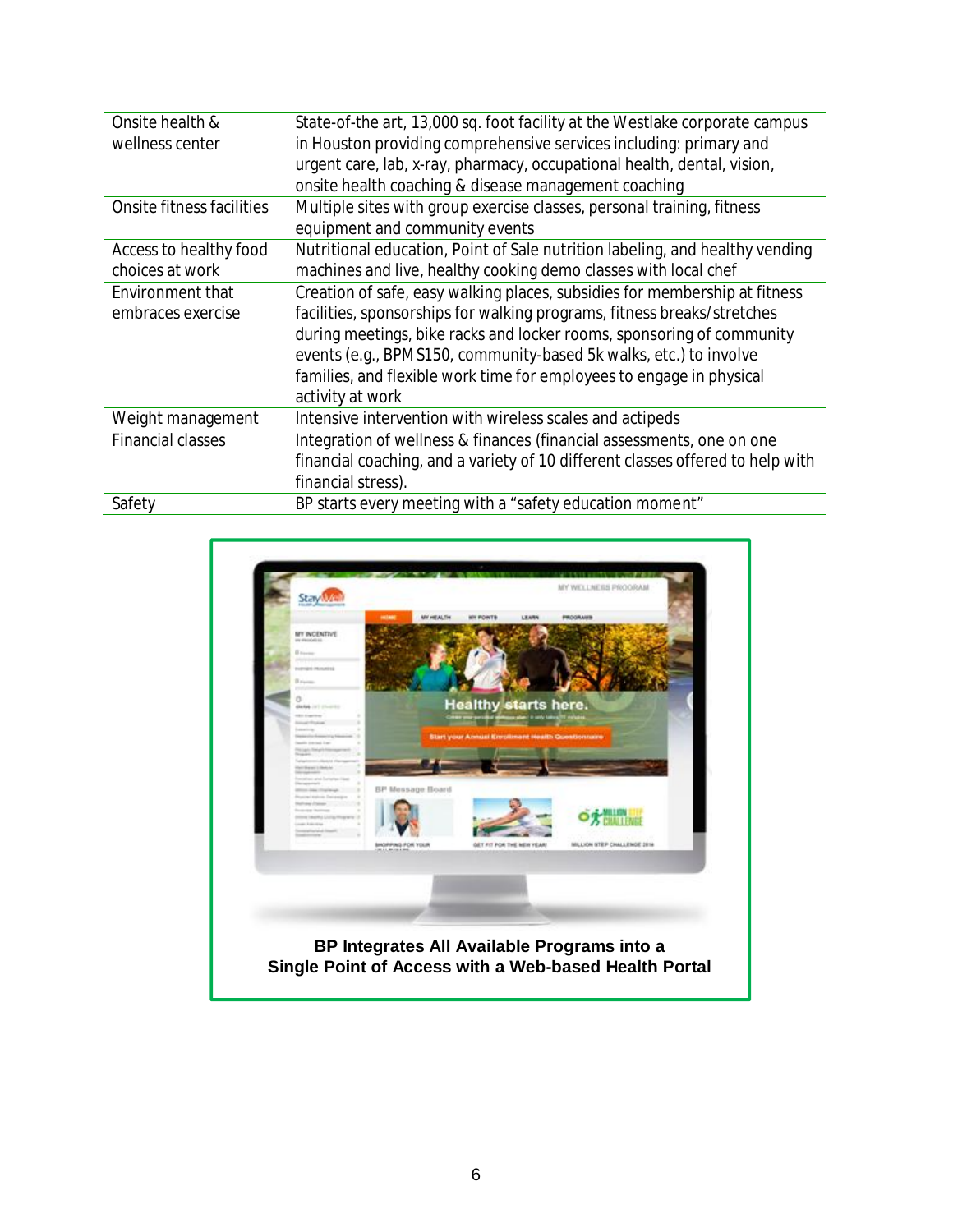Rather than offering cash incentives, we initially created two medical plan options for our selfinsured populations (HealthPlus and Standard PPO), and used the plan design to drive participation while encouraging employees to be more informed health care consumers. Both PPO options have the same monthly premium and have an 80/20 PPO design; however, the HealthPlus option has an average estimated savings in annual out-of-pocket expenses per family of \$1,200. To be eligible for the subsequent year's HealthPlus PPO, the employee and their eligible spouse must first complete the health assessment (gateway into the program) and, then, must each earn at least 1,000 points during the year by participating in a menu of wellness activities.

To encourage continuous engagement beyond the 1,000 points required to access the HealthPlus PPO plan, employees and spouses/domestic partners can earn a \$100 gift card for health/sports related purchases when they earn 2,000 points; at 2,500 points they are entered into a raffle for premium-free medical coverage the following year.

In 2013 we added a high deductible medical option with a Health Savings Account (HSA) that was available to employees who met the wellness requirement and, for the first time, introduced an outcome-based element to our program. Employees could earn up to \$3,000 in HSA contributions if the employee and/or spouse had their primary care physician complete a certification form<sup>6</sup> for metabolic syndrome screening. The employee was required to meet at least 3 out of 5 clinical values in the normal range based on NIH recommendations for the HSA contribution while the spouse was only required to verify that a metabolic test was completed without any clinical values due to legal restrictions. Metabolic measures collected included waist measurement, blood pressure, HDL cholesterol, glucose & triglycerides.

In addition to the metabolic focus, we targeted physical activity as we expanded our program offerings. The Million Step Challenge was created in 2013 as a yearlong activity. We have provided over 40,000 FitBit Zip devices to individuals who registered for the program since its inception in 2013. Initially, the goal was to reach one million (1M) steps, and by doing so, earn as much as 500 points. In 2014 we upped the target to 3M steps and 1,000 points, to encourage employees to wear their FitBit year round. The FitBit syncs with the web-based Challenge platform to make it easy for participants to track their steps; after they are connected, their steps automatically upload to the platform for a participant view and for points into the Points Bank incentive tracking system. At the end of the first year, 15,000 participants reached 1M steps (over 25% of employees and spouses/domestic partners)!

The Million Steps Challenge had a positive effect on other wellness components for individuals in the incented health plans. Lifestyle management registrations and other physical activity campaigns increased, as did participation in other wellness components, such as the annual physical and wellness classes. Sixty-three percent of those completing the Million Steps Challenge post survey indicated that their overall health improved, while 78% indicated that their daily steps increased. Qualitative comments were very encouraging, such as "*Best pointearning idea yet. It provided instant feedback on my daily progress, AND instant behavioral changes",* and "*This is the best health program benefit I have participated in the last 7 years.*

 $^6$  Physician certification documents 3 of 5 metabolic measures fall within normal range as determined by NIH, or that the employee is medically exempt, pregnant, or has an alternative action plan.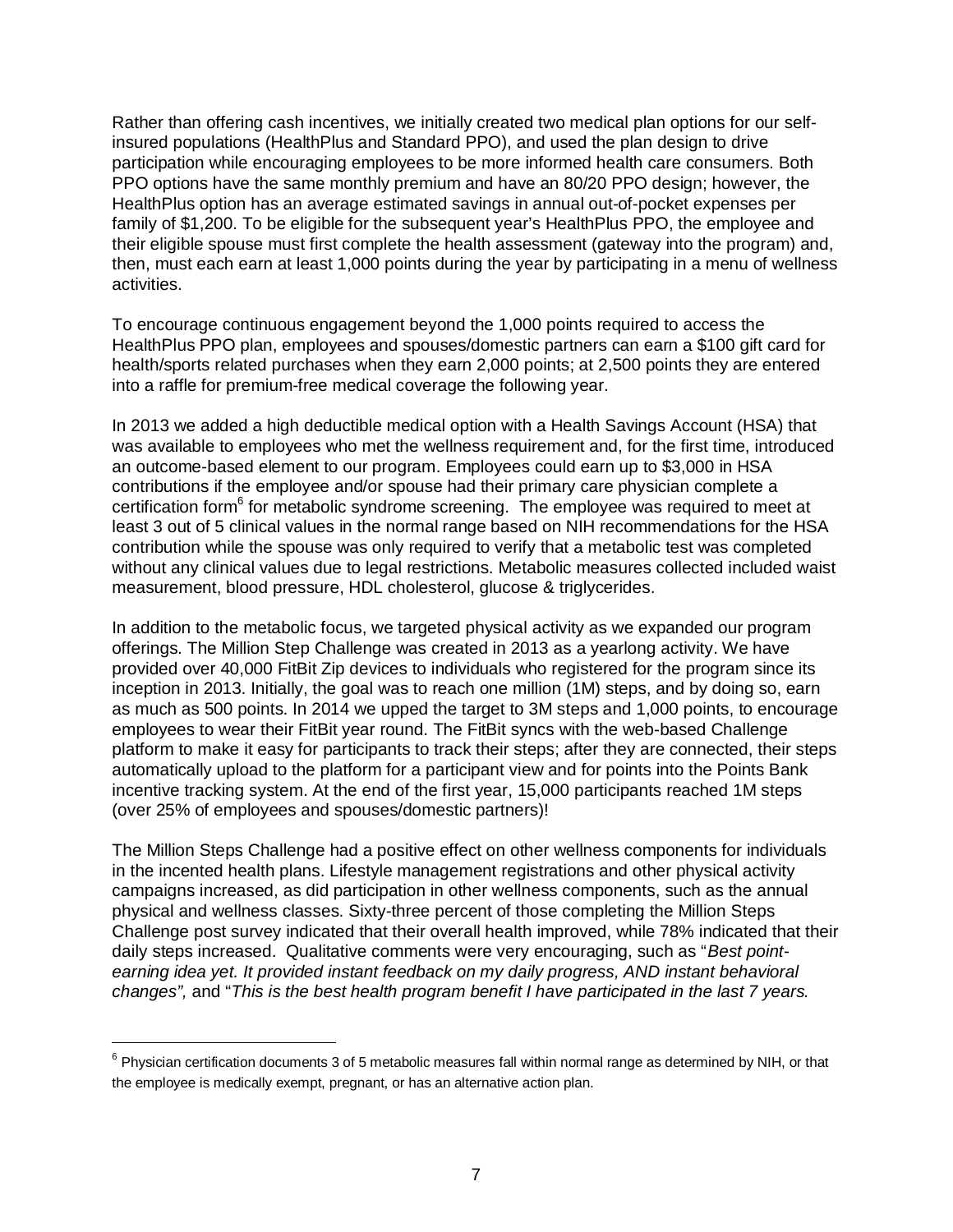*Because of its ease of use and fit with my lifestyle, my activity level greatly improved and I was very excited to reach my goal".*

### **Evaluation Methodology & Results**

#### **Evaluation Overview**

As part of our overall health strategy, we developed a comprehensive program evaluation plan that encompasses process, impact, and outcome measures. The financial impact analysis is supported by an integrated data warehouse that is maintained by StayWell. Analyses are conducted annually by Mangen Research Associates with oversight by Mercer, on behalf of BP. Health outcomes are reported by the program supplier, StayWell, with report review conducted by Mercer. Health impact measures rely on a variety of data collection strategies including webbased, phone-based, and mail-based participant program surveys, health assessment data, and biometric screening data. Health care claims data are used to provide clinical outcome measures for the disease management coaching programs. Quarterly Performance Reviews are conducted on each program component to inform our data-driven strategy and ongoing program enhancements.

#### **Participation**

Participation metrics serve as leading process measures of program performance, with metrics tracked for the overall population across all programs, by program component, and by various population sub-groups (e.g., employees, spouses, early retirees, union workers, health plan enrollee groups, major locations). Participation rates in all program components consistently exceed industry and vendor norms. As demonstrated in Table 3, our eligible population has very high health assessment participation rates every year. Such high participation rates are attributed to our incentive strategy, which requires participation for both employees and their spouses as part of the requirements to enroll in the preferred Health Plus benefit plan. In addition to completing the health assessment, individuals must also participate in health-related activities to earn up to 1,000 points. Points are associated with a very comprehensive menu of web, print, phone, and onsite activities appropriate for individuals across the entire continuum of health. New offerings are added to the menu each year based on participant feedback and outcomes data, and the points associated with components change based on our data-driven strategy. Because program offerings change annually, participation rates in any given component can also vary from year to year. As seen in Table 3, for example, coaching registration rates have decreased as we have expanded the list of other available programs and the population's health needs have evolved.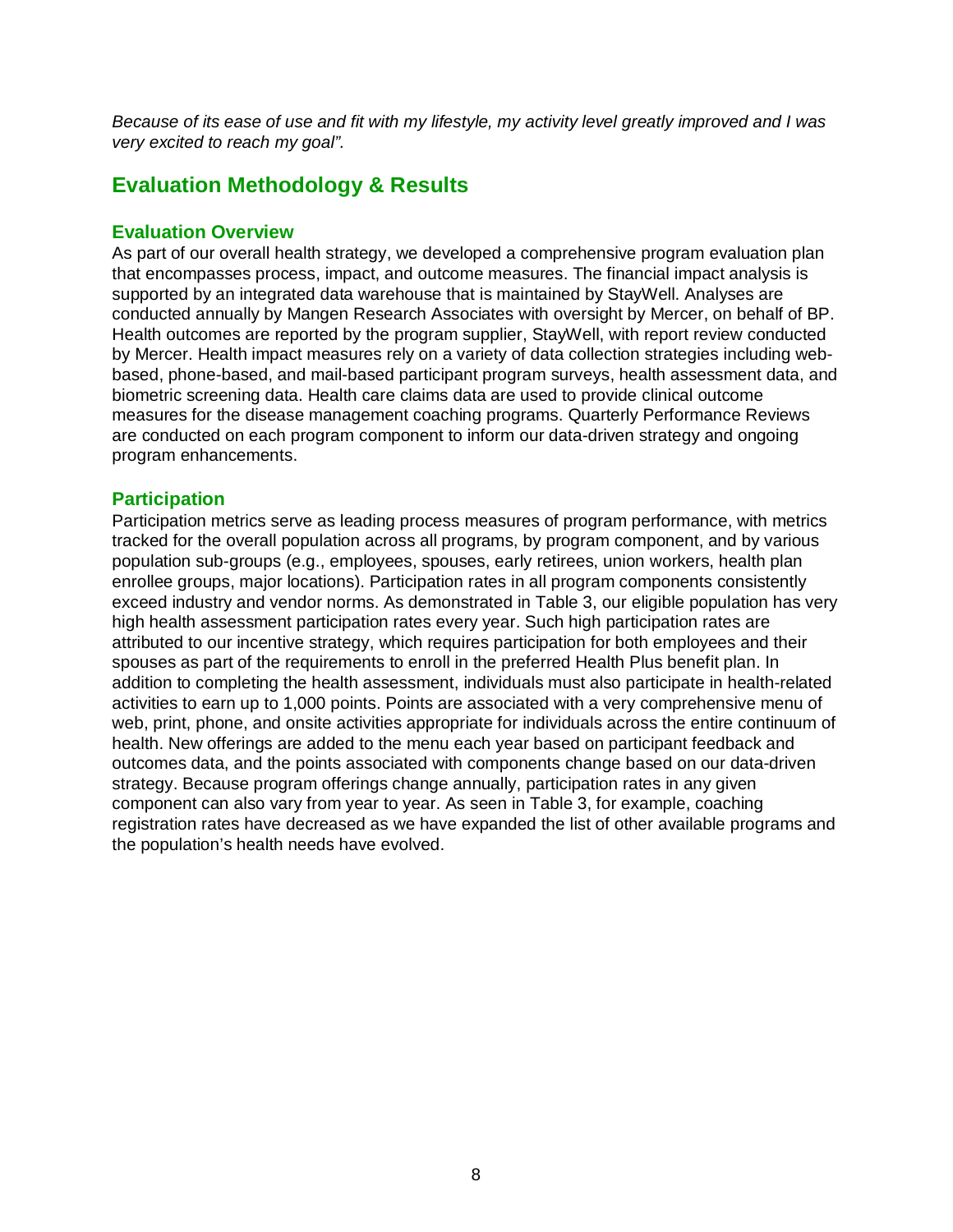| Program component                      | <b>Industry or vendor</b> | 2010           | 2011        |           | 2012      |           | 2013      |           |
|----------------------------------------|---------------------------|----------------|-------------|-----------|-----------|-----------|-----------|-----------|
|                                        | norm                      | Employees only | Employee    | Spouse    | Employee  | Spouse    | Employee  | Spouse    |
| <b>Health Assessment</b>               | 43%                       | 81%            | 67%         | 60%       | 66%       | 58%       | 66%       | 58%       |
|                                        |                           | (26, 929)      | (24, 637)   | (15, 474) | (24, 124) | (14, 565) | (23, 331) | (14, 012) |
| Health Advisor <sup>a</sup>            | <b>NA</b>                 | 78%            | 75%         |           | 62%       |           | 47%       |           |
|                                        |                           | (21,084)       | (29, 854)   |           | (22, 822) |           | (15,984)  |           |
| Annual Physical <sup>b</sup>           | <b>NA</b>                 | Not offered    | 58%         |           | 65%       |           | 71%       |           |
|                                        |                           |                | (36, 330)   |           | (36, 896) |           | (35,800)  |           |
| Lifestyle management health            | 36%                       | 68%            | 49%         | 57%       | 50%       | 54%       | 50%       | 52%       |
| coaching registration                  |                           | (12, 794)      | (8, 284)    | (5, 975)  | (8, 121)  | (5,080)   | (6, 954)  | (4,006)   |
| Disease management health              | 21%                       | Not offered    | 48%         | 55%       | 46%       | 49%       | 39%       | 39%       |
| coaching registration <sup>c</sup>     |                           |                | (210)       | (169)     | (347)     | (239)     | (356)     | (262)     |
| Healthy Living Program                 | <b>NA</b>                 | 29%            | 63%         | 44%       | 61%       | 51%       | 73%       | 67%       |
| completions (topics vary)              |                           | (2,490)        | (3,710)     | (1,615)   | (3, 535)  | (2,080)   | (5, 392)  | (3,792)   |
| Onsite clinic utilization <sup>a</sup> | <b>NA</b>                 | Not offered    | 15.6%       | 3%        | 60.4%     | 10.5%     | 65.2%     | 14.9%     |
|                                        |                           |                | (966)       | (286)     | (4,329)   | (1,301)   | (4,785)   | (1,886)   |
| Incentive completion <sup>e</sup>      | <b>NA</b>                 | 65%            | 56%         | (55%)     | 54%       | 53%       | 58%       | 56%       |
|                                        |                           | (21, 967)      | (18.942)    | (12,630)  | (18, 317) | (12.051)  | (17, 575) | (11, 518) |
| Wellness classes                       | <b>NA</b>                 | Not offered    |             | 35,485    | 55,055    |           | 69,968    |           |
| Million Step Challenge                 | <b>NA</b>                 |                | Not offered |           |           |           | (36%)     | (29%)     |
| registration                           |                           |                |             |           |           |           | 12,670    | 6,974     |

#### **Table 3. BP Wellness Program participation rates among U.S.-based employees and spouses/domestic partners, 2010-2013**

<sup>a</sup> 2013 numbers decreased due to change in points<br><sup>b</sup> Percentages determined by total number of eligibles that are enrolled in the plan with incentives

c Integrated disease management health coaching was first offered in 2011

dUtilization reflects total number of primary care appointments. Offered to employees at Westlake (n=7,300).

<sup>e</sup> Reflects percent of individuals that earned at least 1,000 points

**<sup>f</sup>** Maximum of 4 classes per person per year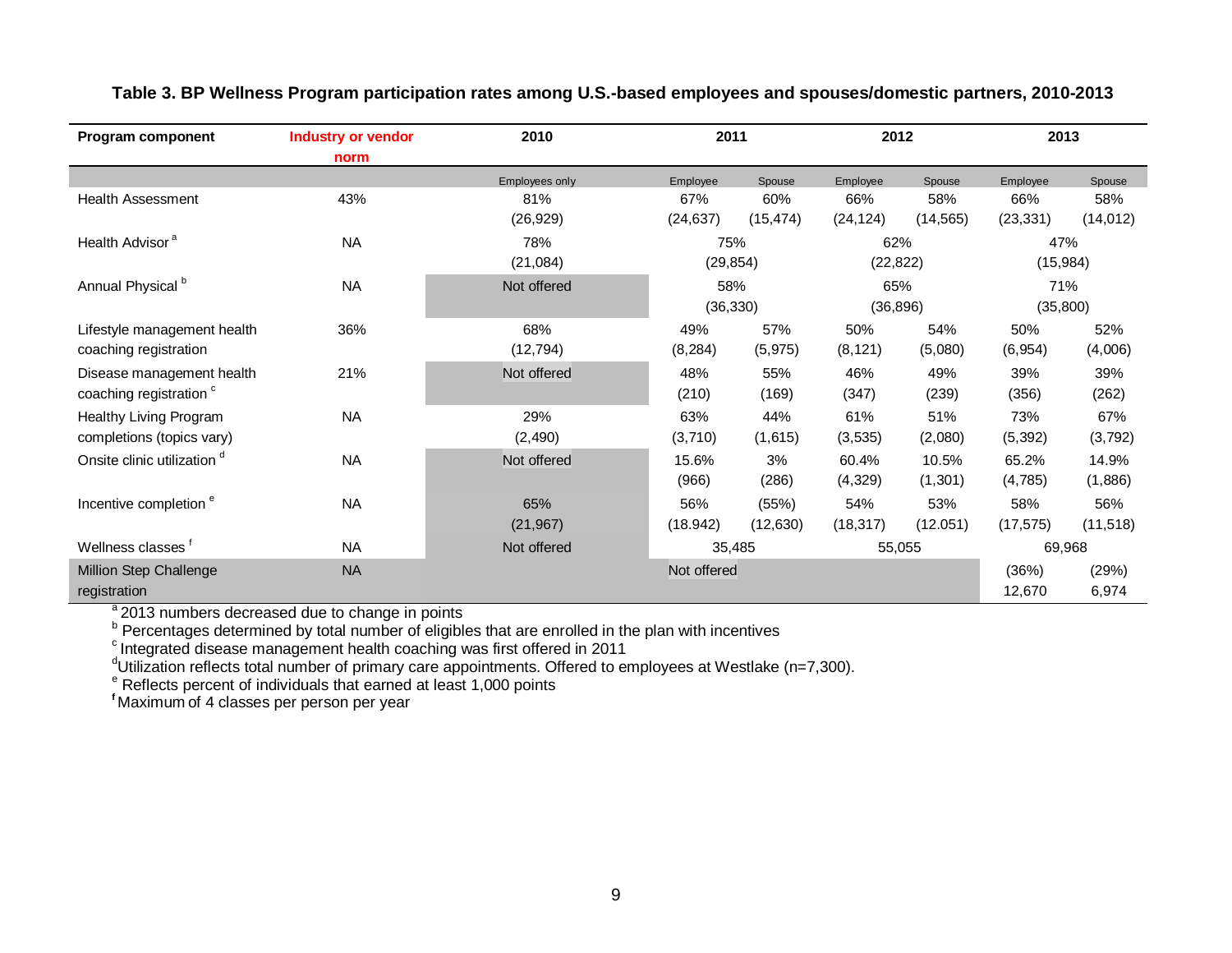#### **Health Risk Reduction**

Health impact is measured annually using repeat health assessment and biometric screening data. Data analysis is based on all individuals with two or more health assessments, comparing each individual's earliest baseline health assessment with the health assessment in the current reporting period. Since health assessment participation rates are so high, we achieve nearly census-level tracking of our population. Health impact is assessed at many levels, with subanalyses on many sub-groups of the broader population enabling us to identify needs for targeted programs.

For the 24,893 employees, spouses, or adult dependents with at least two health assessments, the average number of health risks decreased 10.3%, from 2.8 to 2.5 health risks out of a total of eight health risks (see Table 4). Average time between health assessments was 2.3 years based on comparing 2010-2012 baseline health assessment to the 2013 health assessment. Table 5 provides risk-specific impacts for the health areas that have been the most significant areas of emphasis for our programs through 2013. Blood pressure and cholesterol outcomes have improved significantly for the sub-set of the population that voluntarily reported their biometric results on the health assessment, but these results are not featured because many individuals do not report biometric screening values. Individuals who completed a targeted phone- or mail-based health coaching program in 2013 (n=6,492) experienced 6% risk reduction, with health risks shifting from 2.9 to 2.7 total risks from 2012 to 2013. See Table 6 for impact on specific health risks across health coaching topic areas.

| .pm                                      |                                                                            |
|------------------------------------------|----------------------------------------------------------------------------|
| <b>Key Variable Measured</b>             | Change in average number of health risks for any individual with 2         |
|                                          | health assessments                                                         |
| <b>Study Design Structure</b>            | Pre-experimental design $-$                                                |
|                                          | pre and post only                                                          |
| <b>Sample Size for Treatment and</b>     | 24,893 employees, spouses, adult dependents                                |
| <b>Comparison Groups</b>                 |                                                                            |
| <b>Sample Selection Method (if</b>       | 24,893 voluntary repeat participants in at least 2 health assessments      |
| applicable)                              | comparing earliest health assessment in 2010-2012 to most recent 2013      |
|                                          | health assessment                                                          |
| Data Source(s)                           | Health assessment surveys comparing repeat participants from 2010-         |
|                                          | $2012$ baseline to $2013$                                                  |
| <b>Outcome Result</b>                    | Substantial risk reduction demonstrated (based on 8 health risks           |
|                                          | including alcohol, driving, nutrition, physical activity, stress, tobacco, |
|                                          | weight, well-being).                                                       |
|                                          | 10.3% risk reduction from 2.8 to 2.5 risks after 2.3 years                 |
|                                          | Low risk $(0-2$ risks) group increased from 43% to 51%<br>٠                |
|                                          | Moderate risk (3-5 risks) group decreased from 54% to 47%                  |
|                                          | High risk $(6 +$ risks) decreased from 4% to 2%                            |
| <b>Analysis (statistical procedures)</b> | Paired T-test                                                              |
| <b>Relevant Statistics</b>               | P < 0.05                                                                   |

#### **Table 4. Population-level Overall Risk Change**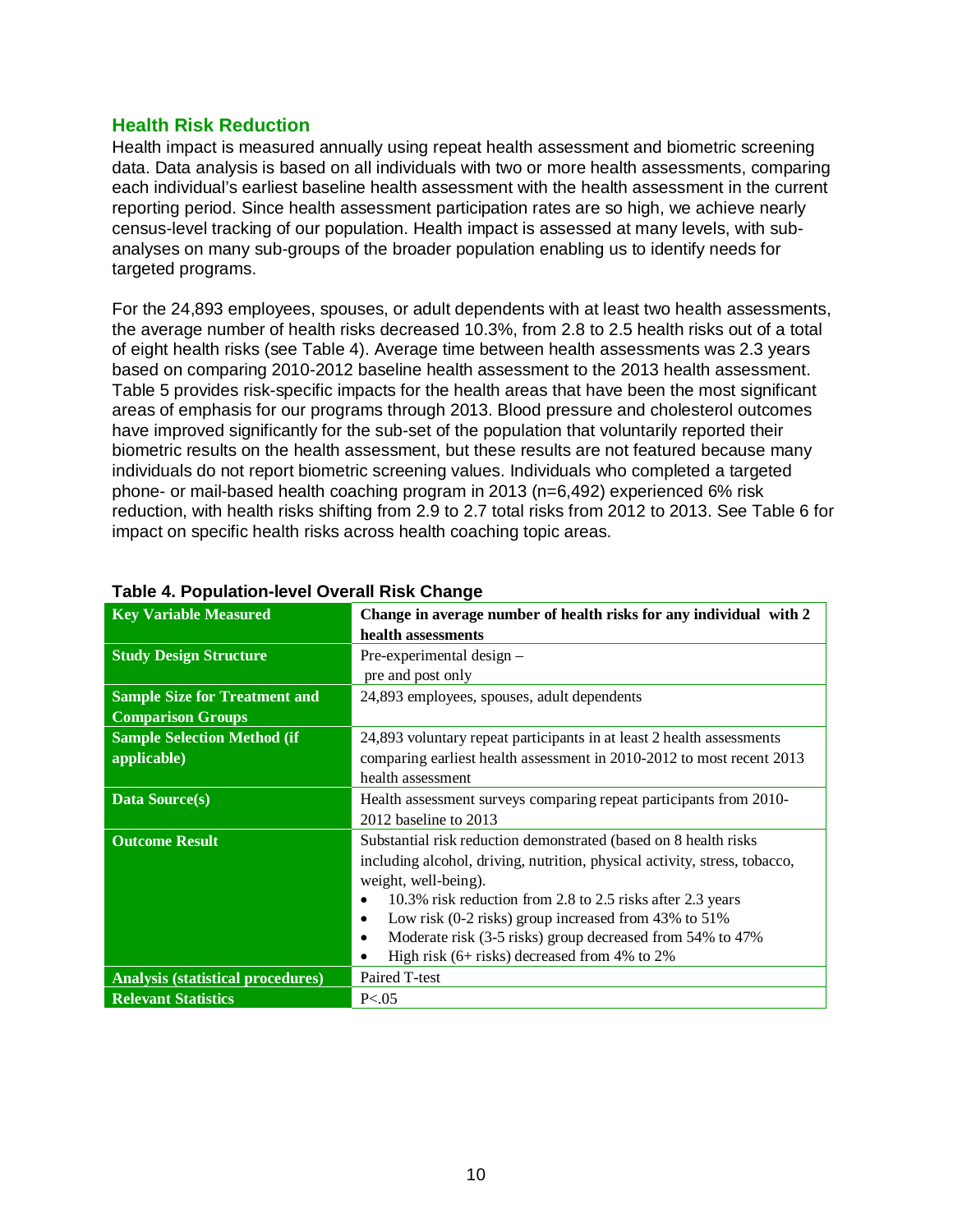| <b>Key Variable</b>                                           | Physical                                                                                                                                                                        | <b>Nutrition</b>                                                                                                                                                                         | Preventive                                                                                                                                                                                | <b>Stress</b>                                                                                                                                                               | Weight                                                                                                                                                                                       |  |  |  |
|---------------------------------------------------------------|---------------------------------------------------------------------------------------------------------------------------------------------------------------------------------|------------------------------------------------------------------------------------------------------------------------------------------------------------------------------------------|-------------------------------------------------------------------------------------------------------------------------------------------------------------------------------------------|-----------------------------------------------------------------------------------------------------------------------------------------------------------------------------|----------------------------------------------------------------------------------------------------------------------------------------------------------------------------------------------|--|--|--|
| <b>Measured</b>                                               | <b>Activity</b>                                                                                                                                                                 |                                                                                                                                                                                          | <b>Exams</b>                                                                                                                                                                              |                                                                                                                                                                             |                                                                                                                                                                                              |  |  |  |
| <b>Study Design</b>                                           |                                                                                                                                                                                 | Pre-experimental design – pre and post only                                                                                                                                              |                                                                                                                                                                                           |                                                                                                                                                                             |                                                                                                                                                                                              |  |  |  |
| <b>Structure</b>                                              |                                                                                                                                                                                 |                                                                                                                                                                                          |                                                                                                                                                                                           |                                                                                                                                                                             |                                                                                                                                                                                              |  |  |  |
| <b>Sample Size for</b>                                        | 24,884                                                                                                                                                                          | 24,821                                                                                                                                                                                   | 24,878                                                                                                                                                                                    | 23,180                                                                                                                                                                      | 24,893                                                                                                                                                                                       |  |  |  |
| <b>Treatment and</b>                                          | employees,                                                                                                                                                                      | employees,                                                                                                                                                                               | employees,                                                                                                                                                                                | employees,                                                                                                                                                                  | employees,                                                                                                                                                                                   |  |  |  |
| <b>Comparison</b>                                             | spouses, adult                                                                                                                                                                  | spouses, adult                                                                                                                                                                           | spouses, adult                                                                                                                                                                            | spouses, adult                                                                                                                                                              | spouses, adult                                                                                                                                                                               |  |  |  |
| <b>Groups</b>                                                 | dependents                                                                                                                                                                      | dependents                                                                                                                                                                               | dependents                                                                                                                                                                                | dependents                                                                                                                                                                  | dependents                                                                                                                                                                                   |  |  |  |
|                                                               |                                                                                                                                                                                 |                                                                                                                                                                                          |                                                                                                                                                                                           |                                                                                                                                                                             |                                                                                                                                                                                              |  |  |  |
| <b>Sample Selection</b>                                       |                                                                                                                                                                                 | Up to 24,893 voluntary repeat participants in at least 2 health questionnaires comparing earliest                                                                                        |                                                                                                                                                                                           |                                                                                                                                                                             |                                                                                                                                                                                              |  |  |  |
| <b>Method</b> (if                                             |                                                                                                                                                                                 | health assessment in 2010-2012 to most recent 2013 health assessment                                                                                                                     |                                                                                                                                                                                           |                                                                                                                                                                             |                                                                                                                                                                                              |  |  |  |
| applicable)                                                   |                                                                                                                                                                                 |                                                                                                                                                                                          |                                                                                                                                                                                           |                                                                                                                                                                             |                                                                                                                                                                                              |  |  |  |
| <b>Data Source(s)</b>                                         |                                                                                                                                                                                 | Health assessment surveys comparing repeat participants from 2010-2012 baseline to 2013                                                                                                  |                                                                                                                                                                                           |                                                                                                                                                                             |                                                                                                                                                                                              |  |  |  |
| <b>Outcome Result</b>                                         | Improved                                                                                                                                                                        | Improved                                                                                                                                                                                 | Improved                                                                                                                                                                                  | Improved                                                                                                                                                                    | Maintained                                                                                                                                                                                   |  |  |  |
|                                                               | $\bullet$ Low risk<br>group<br>increased<br>from $50\%$ to<br>56%<br>• Moderate<br>risk group<br>maintained at<br>24%<br>$\bullet$ High risk<br>decreased<br>from 26% to<br>19% | $\bullet$ Low risk<br>group<br>increased<br>from 39% to<br>49%<br>Moderate risk<br>group<br>decreased<br>from 38% to<br>30%<br>High risk<br>$\bullet$<br>decreased<br>from 24% to<br>20% | $\bullet$ Low risk<br>group<br>increased<br>from $45%$ to<br>69%<br>• Moderate risk<br>group<br>decreased<br>from $53%$ to<br>30%<br>$\bullet$ High risk<br>decreased<br>from 3% to<br>1% | $\bullet$ Low risk<br>group<br>increased<br>from 49% to<br>51%<br>• Moderate risk<br>group<br>increased<br>from 44% to<br>42%<br>$\bullet$ High risk<br>maintained at<br>7% | Low risk<br>$\bullet$<br>group<br>decreased<br>from 35% to<br>34%<br>Moderate risk<br>$\bullet$<br>group<br>increased<br>from $37%$ to<br>38%<br>$\bullet$ High risk<br>maintained at<br>28% |  |  |  |
| <b>Analysis</b><br><i><b>(statistical)</b></i><br>procedures) |                                                                                                                                                                                 |                                                                                                                                                                                          | Paired T-test                                                                                                                                                                             |                                                                                                                                                                             |                                                                                                                                                                                              |  |  |  |
| <b>Relevant</b>                                               | P < .05                                                                                                                                                                         | P < .05                                                                                                                                                                                  | P < 0.05                                                                                                                                                                                  | P < 0.05                                                                                                                                                                    | P < .05                                                                                                                                                                                      |  |  |  |
| <b>Statistics</b>                                             |                                                                                                                                                                                 |                                                                                                                                                                                          |                                                                                                                                                                                           |                                                                                                                                                                             |                                                                                                                                                                                              |  |  |  |

**Table 5. Population-level Specific Risk Change**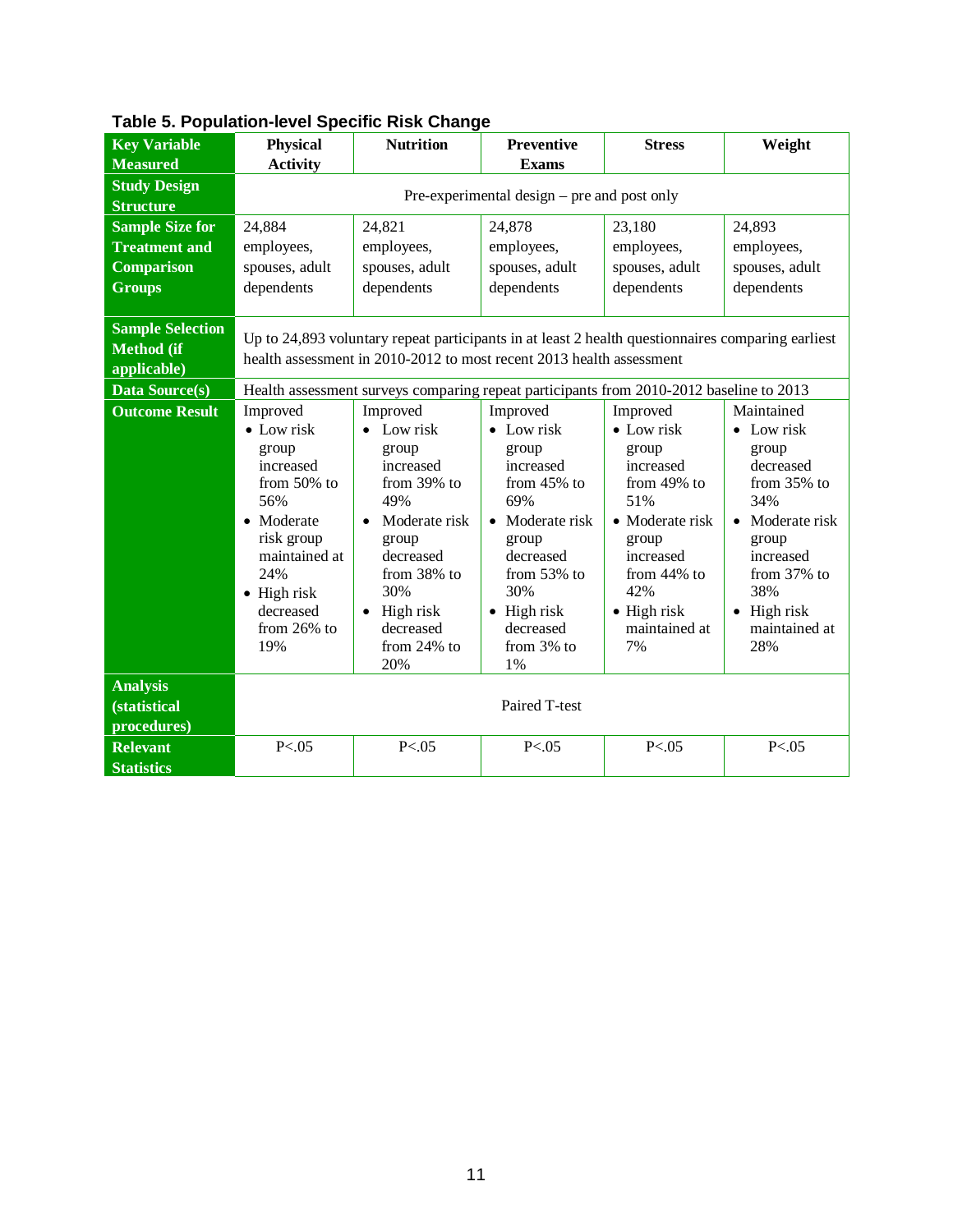| <b>Key Variable</b><br><b>Measured</b>                                                                              | <b>Physical</b><br><b>Activity</b>                                                                                                     | Weight                                                                                                                                         | <b>Nutrition</b>                                                                                  | <b>Stress</b>                                                                                  | <b>Tobacco</b>                                                                                |  |  |
|---------------------------------------------------------------------------------------------------------------------|----------------------------------------------------------------------------------------------------------------------------------------|------------------------------------------------------------------------------------------------------------------------------------------------|---------------------------------------------------------------------------------------------------|------------------------------------------------------------------------------------------------|-----------------------------------------------------------------------------------------------|--|--|
| <b>Study Design</b><br><b>Structure</b>                                                                             | Pre-experimental design – pre and post only                                                                                            |                                                                                                                                                |                                                                                                   |                                                                                                |                                                                                               |  |  |
| <b>Sample Size for</b><br><b>Treatment and</b><br><b>Comparison</b><br><b>Groups</b>                                | 6,492 employees, spouses, adult dependents                                                                                             |                                                                                                                                                |                                                                                                   |                                                                                                |                                                                                               |  |  |
| <b>Sample Selection</b><br><b>Method</b> (if<br>applicable)                                                         | Voluntary coaching completers with a health assessment at 2012 baseline prior to coaching,<br>to 2013 health assessment after coaching |                                                                                                                                                |                                                                                                   |                                                                                                |                                                                                               |  |  |
| Data Source(s)                                                                                                      |                                                                                                                                        | Health assessment surveys comparing repeat health assessments from 2012 baseline prior to<br>coaching to 2013 health assessment after coaching |                                                                                                   |                                                                                                |                                                                                               |  |  |
| <b>Outcome Result</b><br>(change in "At<br>$Risk" status -$<br>those at moderate<br>and high risk are<br>"At Risk") | Physical activity<br>risk decreased<br>from $48%$ to<br>$46%$ for<br>coaching<br>completers in<br>any topic area                       | Weight risk<br>maintained at<br>73% for<br>coaching<br>completers in<br>any topic area                                                         | Nutrition risk<br>decreased from<br>70% to 62% for<br>coaching<br>completers in<br>any topic area | Stress risk<br>decreased from<br>49% to 47% for<br>coaching<br>completers in<br>any topic area | Tobacco risk<br>decreased from<br>8% to 7% for<br>coaching<br>completers in<br>any topic area |  |  |
| <b>Analysis</b><br><i><b>(statistical)</b></i><br>procedures)                                                       | Paired T-test                                                                                                                          |                                                                                                                                                |                                                                                                   |                                                                                                |                                                                                               |  |  |
| <b>Relevant Statistics</b>                                                                                          | P < 0.05                                                                                                                               | P < .05                                                                                                                                        | P < 0.05                                                                                          | P < 0.05                                                                                       | P < .05                                                                                       |  |  |

#### **Table 6. Program-level Specific Risk Change**

#### **Financial Impact**

**Design:** A **quasi-experimental study design** with statistical controls for confounders was used to measure the program's impact on medical and pharmacy costs. Evaluation inclusion and exclusion criteria detailed in Table 7 resulted in an evaluation population of 25,819 employees, spouses, and pre-65 early retirees. Our first financial impact evaluation after program launch in 2010 was based on wellness components only. When the DM coaching program was added in 2011, we wanted to maintain a separate financial impact evaluation for the DM program. Therefore, the 2011 and 2012 financial impact evaluations started by separating the sub-set of the evaluation population that was eligible for DM coaching programs from the rest of the evaluation group. All individuals in the DM eligible group were divided into DM participant or DM non-participant groups. The remaining individuals in the evaluation population were included in the wellness evaluation and also separated into participant and non-participant groups.

Due to high program participation rates, a stringent definition of participation needed to be used in order to divide the population into participants and non-participants. Individuals who did nothing at all were combined with individuals who only completed the health assessment the health assessment and Health Advisor call. According to this design, an individual could only be considered a participant if they actively engaged in one or more behavior change program components. For the DM evaluation, coaching participants were compared with eligible DM nonparticipants but the non-participants may have completed a health assessment or health assessment and Health Advisor call. Any DM-eligible individual who did not participate in DM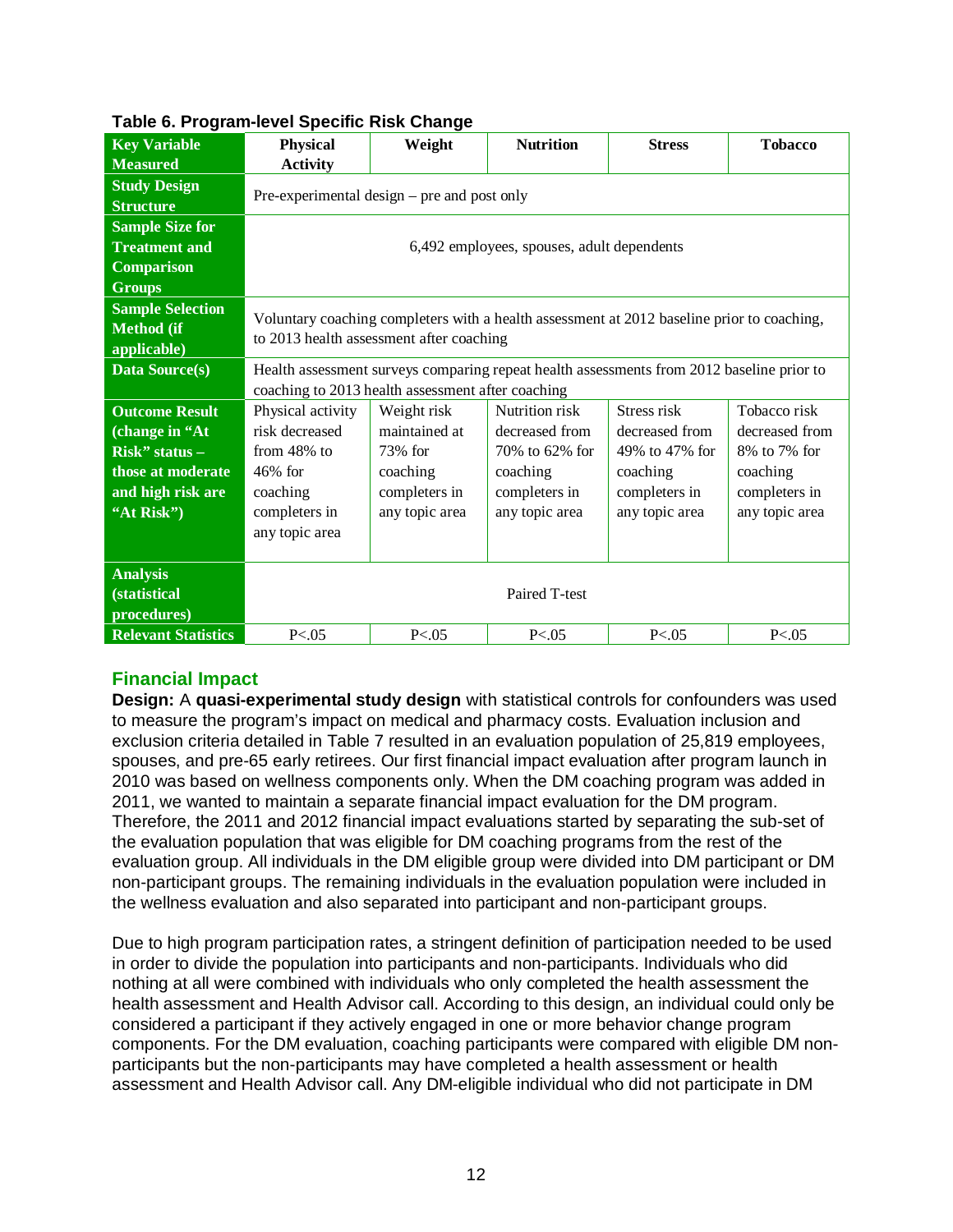coaching but did participate in a wellness program component was moved to the wellness program evaluation.

For the most recently completed ROI evaluation, this grouping method yielded a wellness evaluation study group with 18,539 behavior change program participants and 6,484 comparison non-participants; and a DM evaluation study group with 505 DM coaching participants and 291 comparison non-participants. See Table 7 for details on evaluation group sample sizes for all three ROI evaluations conducted to date.

**Methods:** The **quasi-experimental study design** compared behavior change program participants with a comparison group between a pre-program baseline period and annual followup periods. Cost savings were determined by comparing time-over-time change in health care costs for participants to change for the comparison group in a **difference-in-differences (DID) design**. A series of descriptive statistics and regression models were used to control for selection bias and group differences at baseline, in an attempt to isolate the influence of program participation on total health care costs combining medical and pharmacy claims. First, descriptive statistics (t-test and chi square tests) were used to detect statistically significant baseline demographic and health care utilization differences. Variables identified to be statistically significant were entered into multivariate logistic regression models to identify predictors of program participation. The statistical model was reduced until only statistically significant variables remained. From this model, a propensity score was generated that indicated the extent to which each individual in the evaluation population was likely to participate in future programs. **Propensity score weighting** was used to adjust for case-mix differences between program participants and the comparison group. **GLM regression models** were developed to estimate the impact of program participation on the magnitude of health care costs. The regression results were used to determine the costs using difference-in-differences (DID) calculations. For the models that were developed in each year of the analysis, the weighted marginal means were substituted into the results of the regression equation to estimate predicted log costs. Log cost estimates were transformed back to dollars by using Duan's smearing estimate.

While propensity score weighting could not account for all possible (i.e., unmeasured) differences between groups, this adjustment method minimized the observed differences between groups for all of the available comparison variables. In addition to propensity score weighting, cost impact analyses relied on multivariate regression procedures to **statistically control** for age, gender, plan type, health status, and baseline costs. The evaluation controlled for outlier claims costs by **truncating the highest cost claimants rather than removing individuals** from the analysis. Costs were also **adjusted for inflation** each year using medical CPI rates from the Department of Labor website.

Per member per month (PMPM) cost savings were calculated for the wellness program evaluation and DM coaching program evaluation separately using the difference-in-differences approach. Since there was no overlap between the evaluation populations (study population individuals were in one evaluation or the other), researchers were able to combine the wellness program and DM program evaluations into estimate total savings. Total savings in each evaluation year were divided by program investment costs in that same evaluation year to yield an annual benefit-cost ratio or ROI. Program investment costs included direct costs for delivery of support services, health assessment, health advisor, telephonic LM, mail LM, Web-based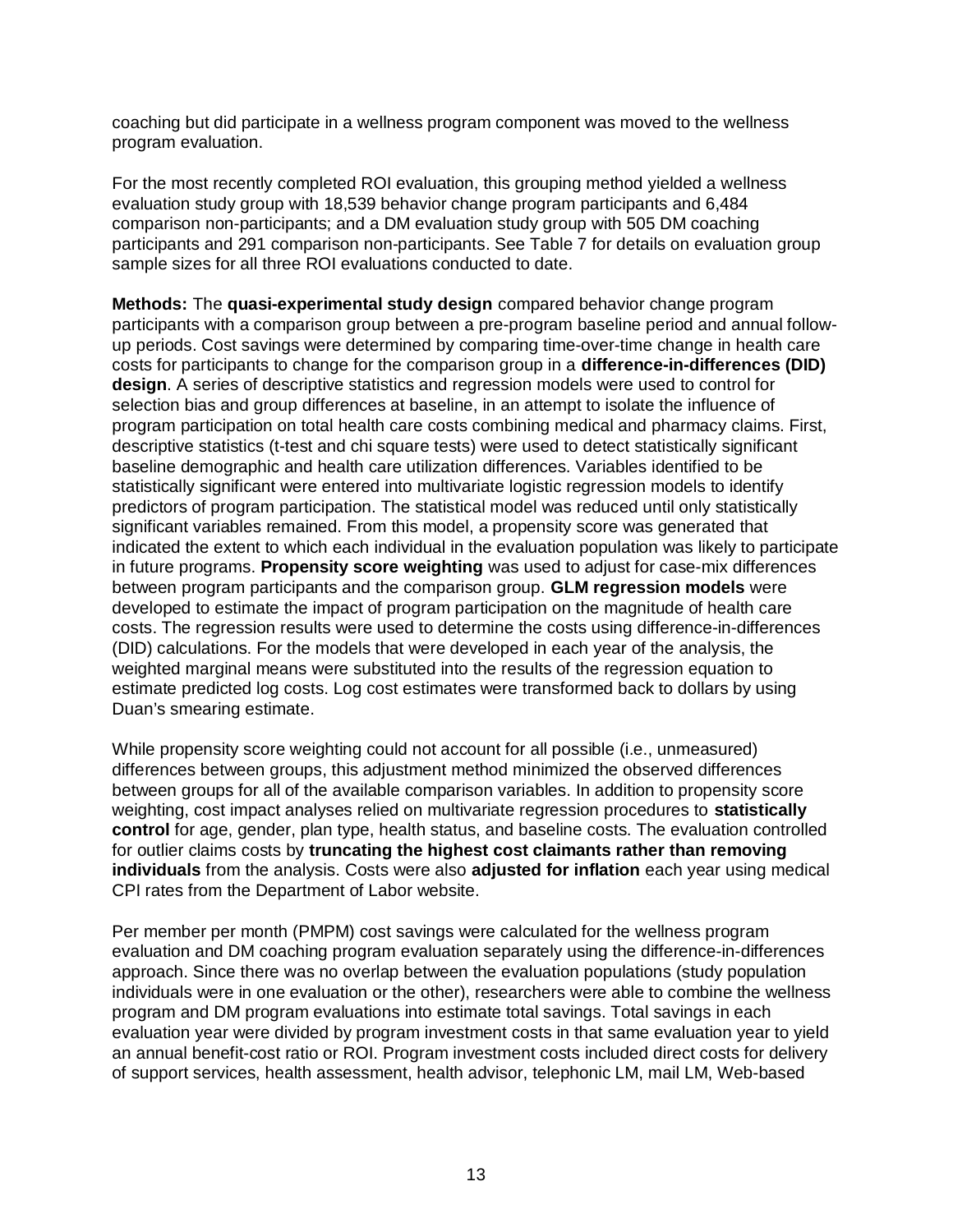health education programs, campaigns and wellness classes, telephonic DM (2011 and 2012), as well as all incentives, incentive administration, postage, and other pass-through costs.

**Results:** As detailed in Table 7, annual ROI results varied over time. The first program evaluation period was based only on wellness program components, which yielded a return of \$0.63:\$1. In the second program year the program was expanded to include spouses and DM coaching programs with an ROI of \$3.00:\$1 across both the wellness and DM program evaluations. In the third program year the program ROI was \$2.10:\$1. Coincidentally, the cumulative ROI across all three program years was also \$2.10:\$1.

| <b>Key Variable</b>       | Annual Integrated Return-on-Investment (ROI)            |                                                                                                                          |                          |  |  |  |
|---------------------------|---------------------------------------------------------|--------------------------------------------------------------------------------------------------------------------------|--------------------------|--|--|--|
| <b>Measured</b>           | 2010                                                    | 2011                                                                                                                     | 2012                     |  |  |  |
|                           | (EEs only)                                              | (EEs and Spouses)                                                                                                        | (EEs and Spouses)        |  |  |  |
| <b>Study Design</b>       |                                                         |                                                                                                                          |                          |  |  |  |
| <b>Structure</b>          | Quasi-Experimental Design with Controls for Confounders |                                                                                                                          |                          |  |  |  |
| <b>Important Analysis</b> |                                                         | Programs were offered to employees (EEs) only in 2010 and then                                                           |                          |  |  |  |
| <b>Notes</b>              |                                                         | expanded to include spouses/adult dependents thereafter.                                                                 |                          |  |  |  |
|                           | $\overline{\phantom{a}}$                                | Lifestyle Management (LM) programs were offered in 2010 and Disease                                                      |                          |  |  |  |
|                           | $\overline{\phantom{a}}$                                | Management (DM) coaching programs were added in 2011.<br>2010 analysis was for LM program components only because DM was |                          |  |  |  |
|                           | not offered until 2011.                                 |                                                                                                                          |                          |  |  |  |
|                           | $\frac{1}{2}$                                           | Cost impact and savings were calculated separately for LM and DM in                                                      |                          |  |  |  |
|                           |                                                         | 2011 and 2012 components and then results were combined for overall                                                      |                          |  |  |  |
|                           | integrated ROI.                                         |                                                                                                                          |                          |  |  |  |
|                           | $\blacksquare$                                          | Due to extremely high participation rates in all study periods, participants                                             |                          |  |  |  |
|                           |                                                         | in health assessment and/or health advisor call only were grouped with                                                   |                          |  |  |  |
|                           |                                                         | non-participants. The participant group required participation in at least                                               |                          |  |  |  |
|                           |                                                         | one behavior change program component. Most DM program                                                                   |                          |  |  |  |
|                           | isolated DM only analysis.                              | participants were also exposed to LM program components so not an                                                        |                          |  |  |  |
|                           | $\blacksquare$                                          | Analysis was conducted by a third party researcher (Mangen Research                                                      |                          |  |  |  |
|                           |                                                         | Associates), hired by the wellness program vendor (StayWell). All                                                        |                          |  |  |  |
|                           |                                                         | analyses were reviewed in detail by Mercer, who was retained by BP to                                                    |                          |  |  |  |
|                           | provide such oversight.                                 |                                                                                                                          |                          |  |  |  |
| <b>Sample Size for</b>    | LM evaluation: 9,051                                    | LM evaluation: 19,700                                                                                                    | LM evaluation: 18,539    |  |  |  |
| <b>Treatment and</b>      | participants in behavior                                | participants in behavior                                                                                                 | participants in behavior |  |  |  |
| <b>Comparison Groups</b>  | change components;                                      | change components;                                                                                                       | change components;       |  |  |  |
|                           | 6,088 in comparison                                     | 9,022 in comparison                                                                                                      | 6,484 in comparison      |  |  |  |
|                           | group                                                   | group                                                                                                                    | group                    |  |  |  |
|                           |                                                         |                                                                                                                          |                          |  |  |  |
|                           |                                                         | DM evaluation: 643                                                                                                       | DM evaluation: 505       |  |  |  |
|                           |                                                         | participants in DM                                                                                                       | participants in DM       |  |  |  |
|                           |                                                         | coaching; 277 in                                                                                                         | coaching; 291 in         |  |  |  |
|                           |                                                         | eligible non-participant                                                                                                 | eligible non-participant |  |  |  |
|                           |                                                         | DM group                                                                                                                 | DM group                 |  |  |  |

**Table 7. Return-on-Investment based on Health Care Costs Only**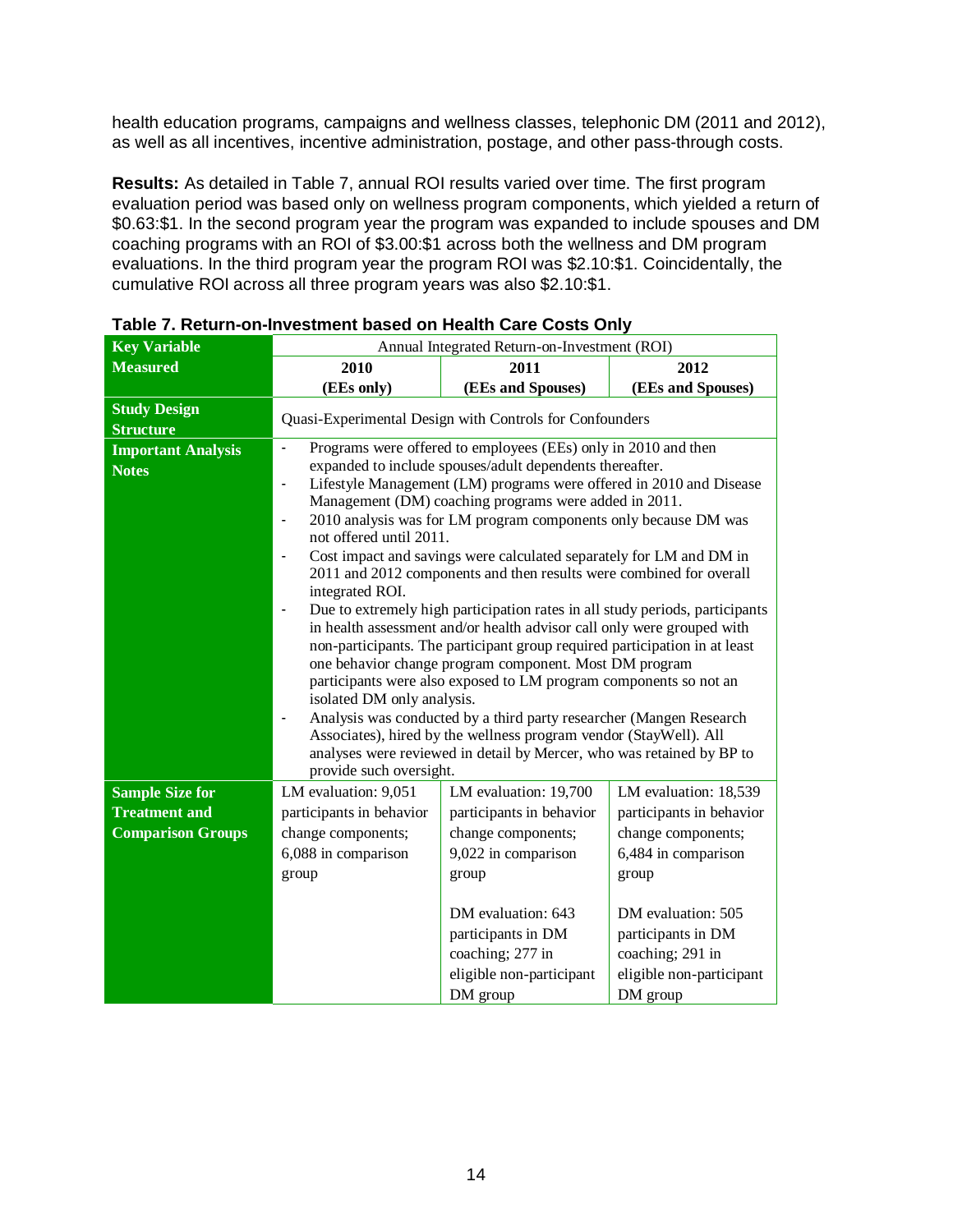| <b>Sample Selection Method</b> |                                                                                |                                                                             |                                               |  |  |  |  |
|--------------------------------|--------------------------------------------------------------------------------|-----------------------------------------------------------------------------|-----------------------------------------------|--|--|--|--|
| <b>Analysis Inclusion</b>      |                                                                                | The 2010 program ROI was calculated based on employees only and spouses     |                                               |  |  |  |  |
| <b>Criteria</b>                | were added to subsequent analyses.                                             |                                                                             |                                               |  |  |  |  |
|                                | The ROI analysis included all active and deactive eligible individuals; pre-65 |                                                                             |                                               |  |  |  |  |
|                                | early retirees; aged 18-65 at the end of each measurement period; enrolled in  |                                                                             |                                               |  |  |  |  |
|                                |                                                                                | benefit plan at least 6 months of each calendar year from 2009 - 2012.      |                                               |  |  |  |  |
| <b>Analysis Exclusion</b>      |                                                                                | No maternity claims during the measurement period were included.            |                                               |  |  |  |  |
| <b>Criteria</b>                |                                                                                | Maternity-related claims were removed but the claimants (individuals)       |                                               |  |  |  |  |
|                                |                                                                                | remained in the analysis with all non-maternity claims.                     |                                               |  |  |  |  |
|                                |                                                                                | Individuals on disability were excluded from analysis because descriptive   |                                               |  |  |  |  |
|                                |                                                                                | analyses indicated significant cost differences from employees on leave and |                                               |  |  |  |  |
|                                |                                                                                | these costs may not have been influenced by the wellness program. The       |                                               |  |  |  |  |
|                                |                                                                                | number of individuals on leave was not large and removal of employees on    |                                               |  |  |  |  |
|                                | leave tightened up the propensity models.                                      |                                                                             |                                               |  |  |  |  |
|                                |                                                                                | Programmatic exclusions were also applied because such individuals were not |                                               |  |  |  |  |
|                                |                                                                                | eligible to receive some of the services but rather were referred to other  |                                               |  |  |  |  |
|                                |                                                                                | services for more intense clinical treatment. Exclusions included members   |                                               |  |  |  |  |
|                                |                                                                                | diagnosed with AIDS, end stage renal disease, hemophilia, non skin cancer;  |                                               |  |  |  |  |
|                                | member who had undergone transplant procedures and members who resided         |                                                                             |                                               |  |  |  |  |
|                                | in a skilled nursing facility or hospice.                                      |                                                                             |                                               |  |  |  |  |
| Data Source(s)                 | Medical and pharmacy                                                           | Medical and pharmacy                                                        | Medical and pharmacy                          |  |  |  |  |
|                                | claims incurred January                                                        | claims incurred January                                                     | claims incurred January                       |  |  |  |  |
|                                | 1, 2009-December 31,                                                           | 1, 2009-December 31,                                                        | 1, 2009-December 31,                          |  |  |  |  |
|                                | 2010 and paid through                                                          | 2011 and paid through                                                       | 2012 and paid through                         |  |  |  |  |
|                                | March 31, 2011                                                                 | March 31, 2012                                                              | March 31, 2013                                |  |  |  |  |
|                                |                                                                                |                                                                             |                                               |  |  |  |  |
|                                | Employer provided                                                              | Employer provided                                                           | Employer provided                             |  |  |  |  |
|                                | health benefit plan                                                            | health benefit plan                                                         | health benefit plan                           |  |  |  |  |
|                                | eligibility January 1,                                                         | eligibility January 1,                                                      | eligibility January 1,                        |  |  |  |  |
|                                | 2009-December 31,                                                              | 2009-December 31,                                                           | 2009-December 31,                             |  |  |  |  |
|                                | 2010                                                                           | 2011                                                                        | 2012                                          |  |  |  |  |
|                                |                                                                                |                                                                             |                                               |  |  |  |  |
|                                | Program participation<br>data from January 1,                                  | Program participation<br>data from January 1,                               | Program participation<br>data from January 1, |  |  |  |  |
|                                | 2010 - December 31,                                                            | 2010 - December 31,                                                         | 2010 - December 31,                           |  |  |  |  |
|                                | 2010 for employees                                                             | 2011 for employees;                                                         | 2012 for employees;                           |  |  |  |  |
|                                | only. Includes HA,                                                             | from January 1, $2011 -$                                                    | from January 1, $2011 -$                      |  |  |  |  |
|                                | Health Advisor, Online                                                         | December 31, 2011 for                                                       | December 31, 2012 for                         |  |  |  |  |
|                                | <b>Healthy Living</b>                                                          | spouses. Includes HA,                                                       | spouses. Includes HA,                         |  |  |  |  |
|                                | Programs, health                                                               | Health Advisor, Online                                                      | Health Advisor, Online                        |  |  |  |  |
|                                | education campaigns                                                            | <b>Healthy Living</b>                                                       | <b>Healthy Living</b>                         |  |  |  |  |
|                                | and classes, LM                                                                | Programs, health                                                            | Programs, health                              |  |  |  |  |
|                                | coaching                                                                       | education campaigns                                                         | education campaigns                           |  |  |  |  |
|                                |                                                                                | and classes, LM                                                             | and classes, LM                               |  |  |  |  |
|                                |                                                                                | coaching, DM coaching                                                       | coaching, DM coaching                         |  |  |  |  |
| <b>Outcome Results</b>         | \$0.63:\$1                                                                     | \$3.00:\$1                                                                  | \$2.10:\$1                                    |  |  |  |  |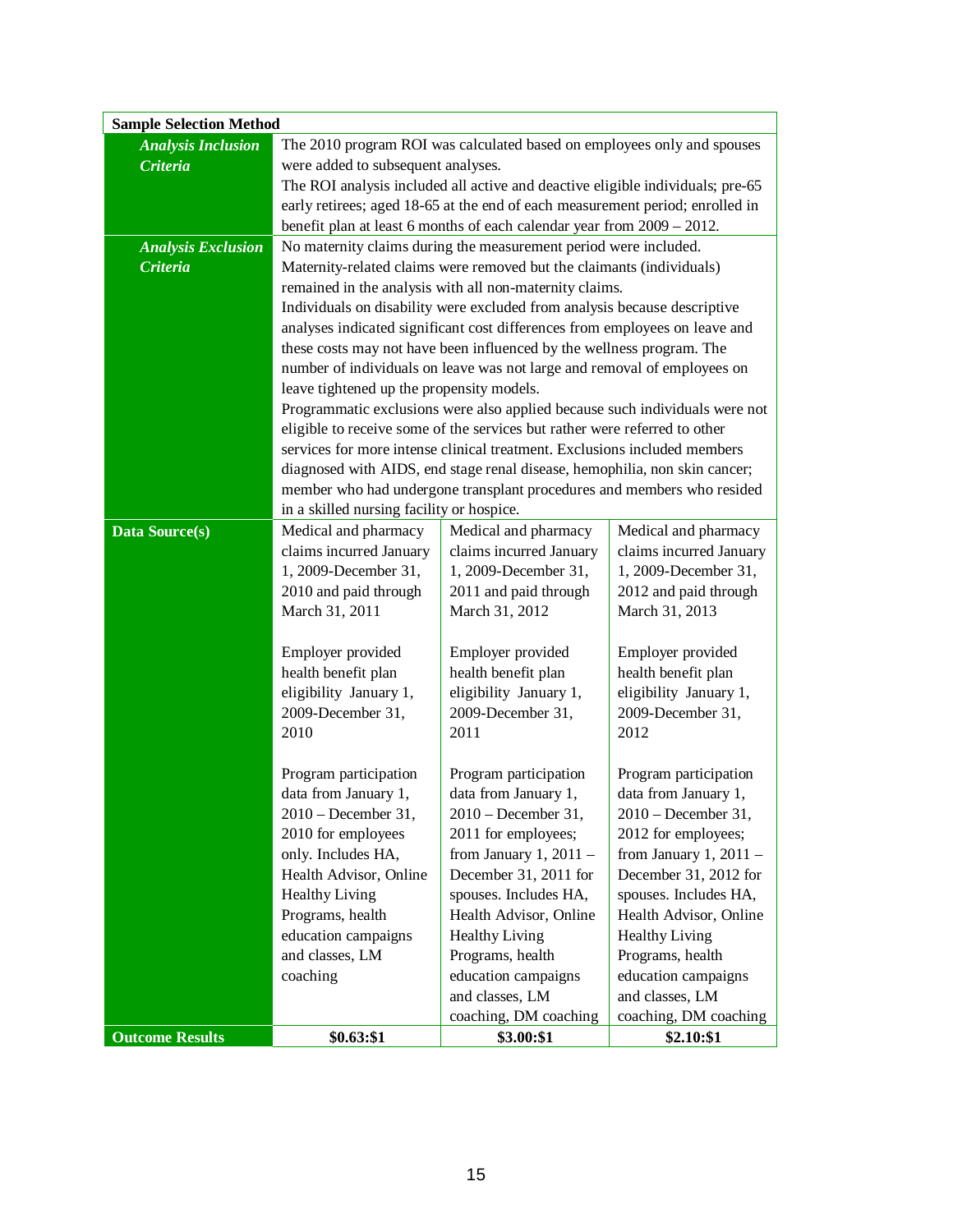| <b>Analysis (statistical</b> | T-tests and Chi Square tests were used to identify statistically             |
|------------------------------|------------------------------------------------------------------------------|
| procedures)                  | significant baseline differences between participants and non-               |
|                              | participants.                                                                |
|                              | Variables identified to be statistically significant were entered into       |
|                              | multivariate logistic regression models to identify predictors of            |
|                              | program participation. The statistical model was reduced until only          |
|                              | statistically significant variables remained. From this model a propensity   |
|                              | score (probability of participation) was generated for each individual in    |
|                              | the study.                                                                   |
|                              | Propensity score weighting was used to adjust for case-mix differences       |
|                              | between program participants and non-participants. Evaluating the            |
|                              | effectiveness of the propensity score analysis and the application of the    |
|                              | weighting process was accomplished by testing (t-tests) the significance     |
|                              | of the group differences after application of the weights. Virtually all     |
|                              | between group differences were eliminated by applying the propensity-        |
|                              | score based weights.                                                         |
|                              | GLM regression models were conducted to estimate the impact of               |
|                              | program participation on the magnitude of health care costs. The             |
|                              | regression results were used to determine the costs using difference-in-     |
|                              | differences (DID) calculations. For the models that were developed for       |
|                              | each year of the analysis, the weighted marginal means were substituted      |
|                              | into the results of the regression equation to estimate predicted log costs. |
|                              | Log cost estimates were transformed back to dollars by using Duan's          |
|                              | smearing estimate.                                                           |
| <b>Relevant Statistics</b>   | All tests of statistical significance relied on $p$ -values < .05            |
| <b>Publications</b>          | Grossmeier J, Seaverson ELD, Mangen DJ, Wright S, Dalal K, Phalen C,         |
|                              | Gold DB. Impact of a comprehensive population health management (PHM)        |
|                              | program on health care costs. Journal of Occupational and Environmental      |
|                              | Medicine. 2013: 55(6): 634-643.                                              |

#### **Health Care Trend Analysis**

In addition to measuring program impact using a rigorous study approach, impact on BP's overall health care trend was assessed by Towers Watson using standard actuarial methods. Traditionally, BP health care costs had been increasing at a rate greater than the national average. In the five years prior to program launch, BP's health care costs increased an average of 9% per year. In the three years following launch, health care costs increased an average of 7%, with the increase between 2012 and 2013 shrinking to 2%.

#### **Conclusion**

No one measure of success fully represents the *BP Wellness Program's* strong performance. Rather, it is the combination of high participation rates, effective program components, strong population health risk reduction, and demonstrated cost impact based on both a rigorous study design and observed changes in trend that provides convincing compelling evidence of success and captures the full profile of a program that exceeds expectations and best-practice benchmarks.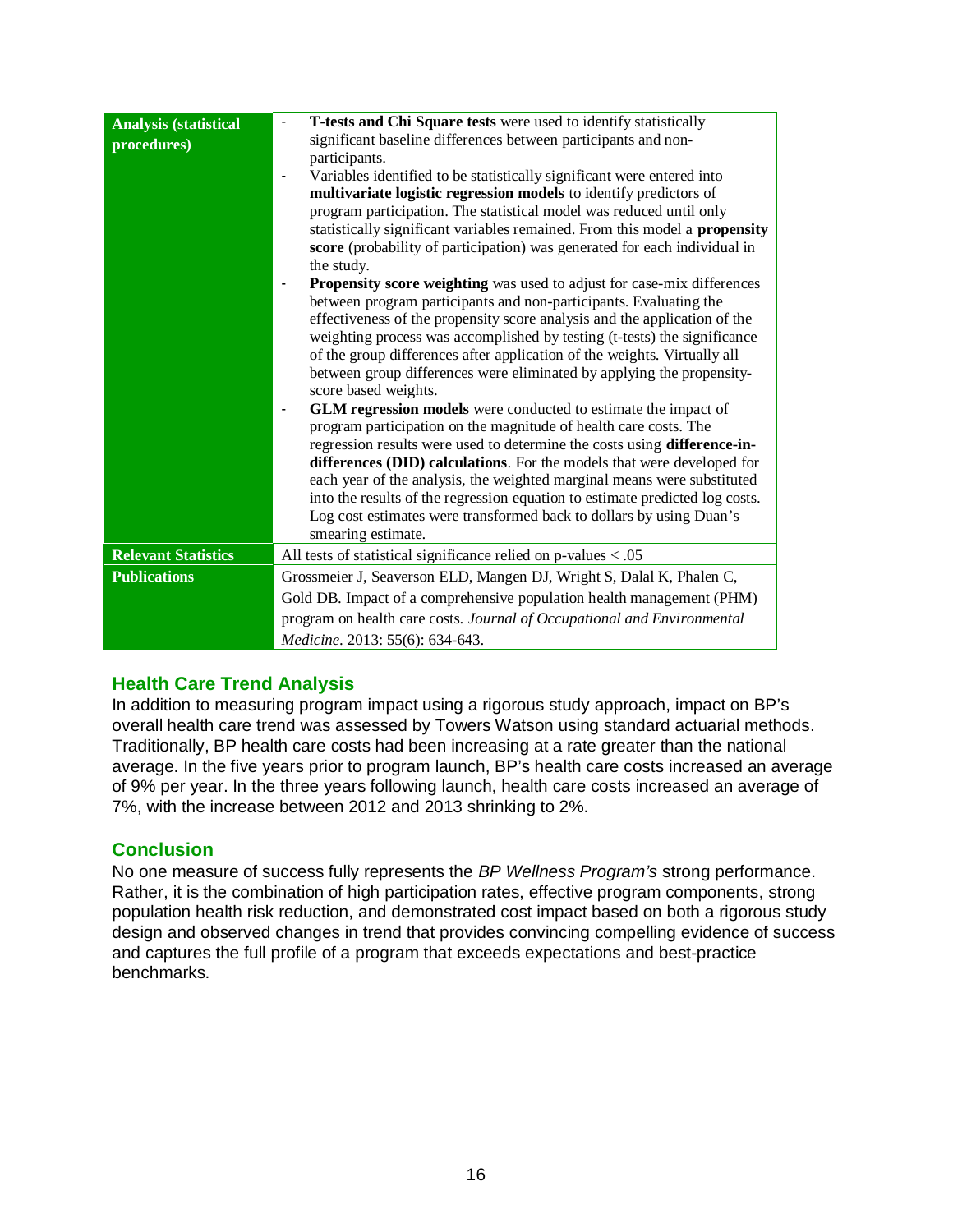# **Supplemental Documentation**

#### **Supplement A. Impact of a comprehensive PHM program on health care costs**

#### **Abstract**

Objective: Assess the influence of participation in a population health management (PHM) program on health care costs.

Methods: A quasi-experimental study relied on logistic and OLS regression models to compare the costs of program participants to non-participants while controlling for differences in health care costs and utilization, demographics, and health status. Propensity score models were developed and analyses were weighted by inverse propensity scores to control for selection bias. Cost savings were calculated using a difference-in-differences (DID) approach.

Results: Study models yielded an estimated a savings of \$60.65 per wellness participant per month (see Figure 2) and \$214.66 per DM participant per month (see Figure 3). Program savings were combined to yield an integrated ROI of \$3 in savings for every dollar invested.

Conclusions: A PHM program yielded a positive return on investment after 2 years of wellness program and 1 year of integrated disease management program launch.









Citation: Grossmeier J, Seaverson ELD, Mangen DJ, Wright S, Dalal K, Phalen C, Gold DB. Impact of a comprehensive population health management (PHM) program on health care costs. Journal of Occupational and Environmental Medicine. 2013: 55(6): 634-643.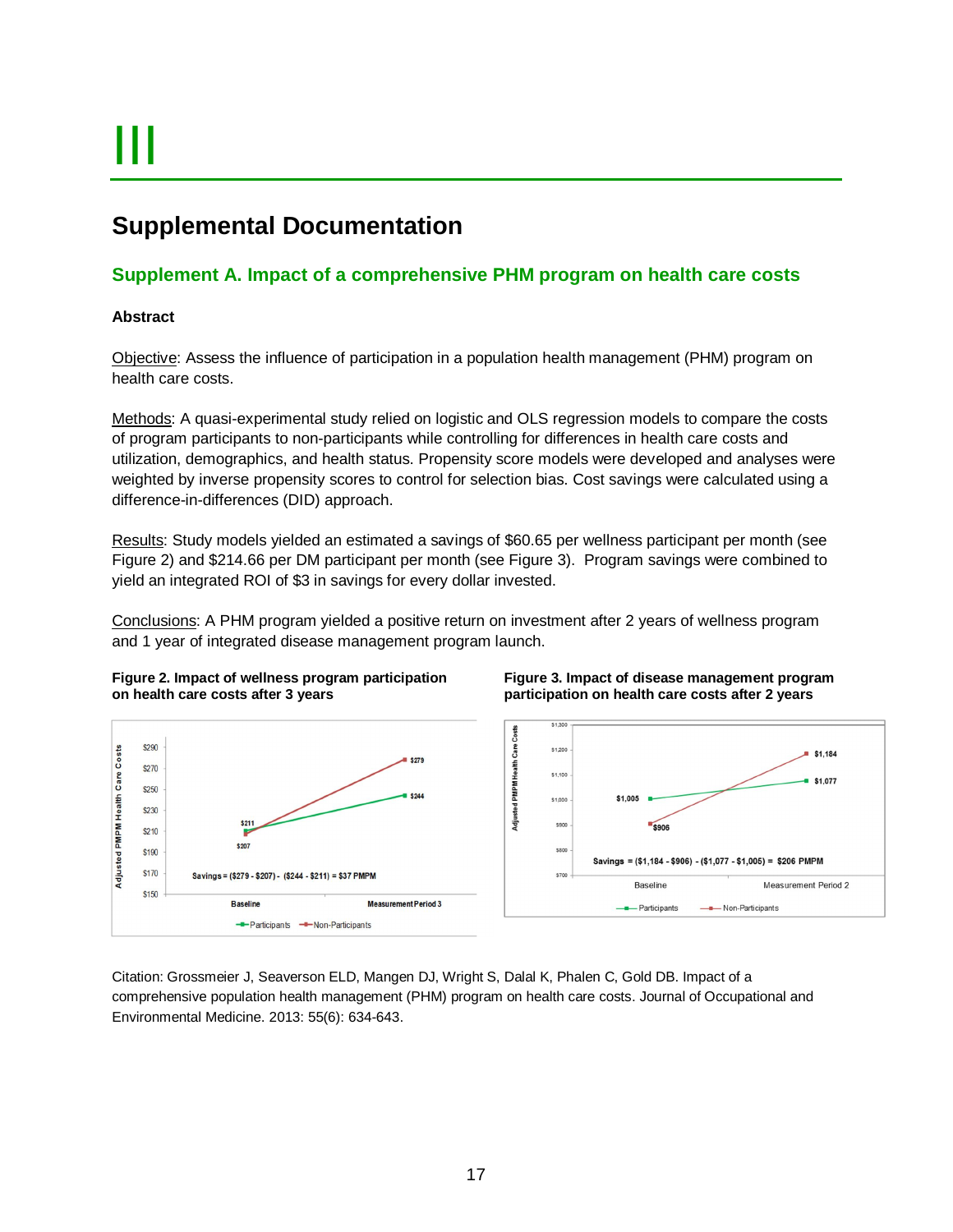#### **Supplement B. Demonstration of concurrent changes in health risks and health care costs**

#### **Abstract**

Purpose: This study was conducted to provide support for the financial impact analysis, which demonstrated wellness program participants had better health care cost trends than the comparison group. The aim was to determine if changes in individual health care costs moved in the same direction as health risk change. More specifically, if individuals reduced health risks over a one-year period, did health care costs go down or flatten compared to individuals that maintained or increased health risks.

Methods: The analysis was based on health assessment and health care claims data over a two-year period, January 1, 2011 – December 31, 2012. The study was limited to individuals with a health assessment in 2011 and in 2012, and included 28,235 employees, spouses/domestic partners, adult dependents, and early retirees aged 18-65 during the study period. Health care costs were adjusted for inflation and were based on claims incurred during the study period and paid through March 31, 2013. The highest cost outlier claims were truncated to minimize the influence of a few cases on study results. Analyses were controlled for age and gender since demographics may influence both health risks and health care utilization. Nine health risks were included in a total number of health risks variable: alcohol, back, driving, nutrition, physical activity, tobacco, stress, weight, and well-being.

Results: In 2011 there was a linear direct relationship between health risks and health care costs. Individuals with a higher number of health risks cost more than individuals with fewer health risks (see Figure 4 below). There was also a direct relationship between health risk change and health care cost change. Individuals increasing their number of health risks from 2011 to 2012 increased costs to a greater degree than individuals reducing or maintaining their number of health risks. Conversely, individuals that decreased their number of health risks had more favorable changes in health care costs than individuals that maintained or increased risk.

#### **Figure 4. Relationship between change in health risks and health care costs**



## Cost/risk migration

2012 risk and 2012 adjusted PMPM cost

- " Individuals with a greater number of health risks in 2011 were higher cost
- After adjusting for age and gender, costs increased the least for individuals migrating to low risk in 2012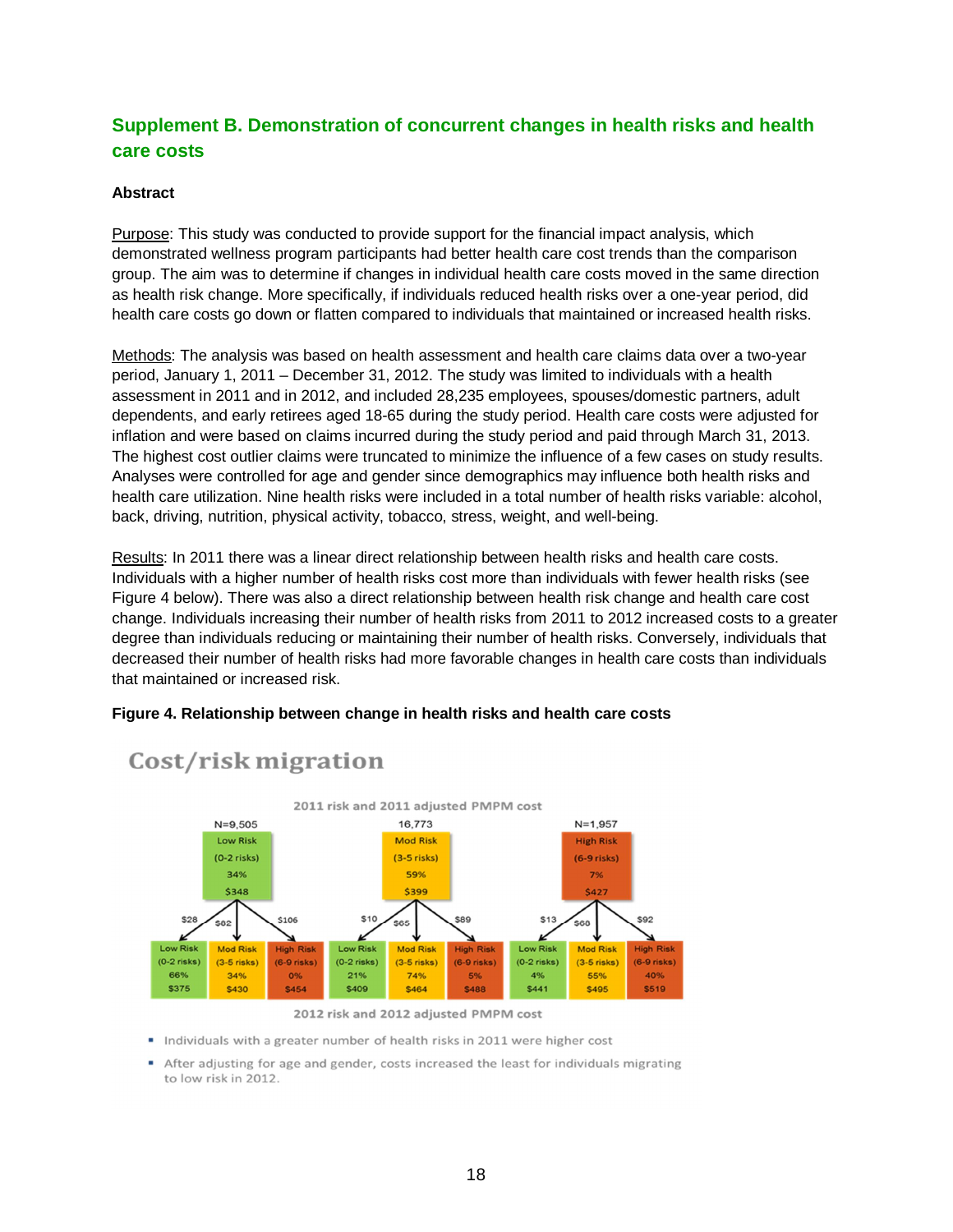#### **Supplement C. Impact of participation in a tracking device-supported physical activity campaign**

#### **Abstract**

Purpose: This study was conducted to evaluate the effectiveness of a physical activity challenge called the Million Step Challenge (MSC). BP provided approximately 51,000 employees, retirees, and spouses/domestic partners of employees and retirees with the opportunity to receive a free Fitbit® wireless physical activity tracking device and participate in a company-wide 9-month physical activity challenge. The goal was for each individual to accrue at least one million steps during the challenge. Those achieving the goal were awarded 500 points towards the wellness program target of 1,000 points during the program year. Individuals accruing at least 500,000 steps during the challenge were awarded 250 points.

Methods: The analysis was based on incentives administration and Fitbit device data as well as program participation data and pre/post-challenge participant surveys. Individual step data for active employees and their spouses/dependents was linked to track levels of physical activity during the MSC. Out of 19,644 registered individuals in the MSC, 16,806 actively participated, which meant they received a Fitbit device, activated it, and allowed their data to be tracked in BP's wellness program portal, which is provided by StayWell. During the MSC, participants were offered additional opportunities to participate in programs that supported physical activity behavior change including an 6-week challenge called Step It Up!<sup>®</sup>(SIU!). This portion of the evaluation is based on change in steps data for individuals in the MSC alone compared to individuals in the MSC plus SIU!.

Results: More than 77% of active MSC participants achieved the one million-step goal, while 11.6% achieved the 500,000-step goal. On average, active participants logged 4,686 steps/day for a total of 1,279,367 steps. Nearly a third (32%) of active MSC participants also registered for SIU!, participating in both challenges. Individuals who participated in both challenges logged 25% more steps on average (5,429 steps/day) than MSC participants who did not register for SIU! (4,330 steps/day). In addition, 95% of the participants in both the MSC and SIU! reached the one million-step goal compared to less than 75% of MSC-only participants (see Figure 5 below). Offering health education programs in conjunction with physical activity tracking devices may support higher physical activity levels over a longer period of time than a device-based program alone.



#### **Figure 5. Average Individual Daily Step Activity (n=16,708)**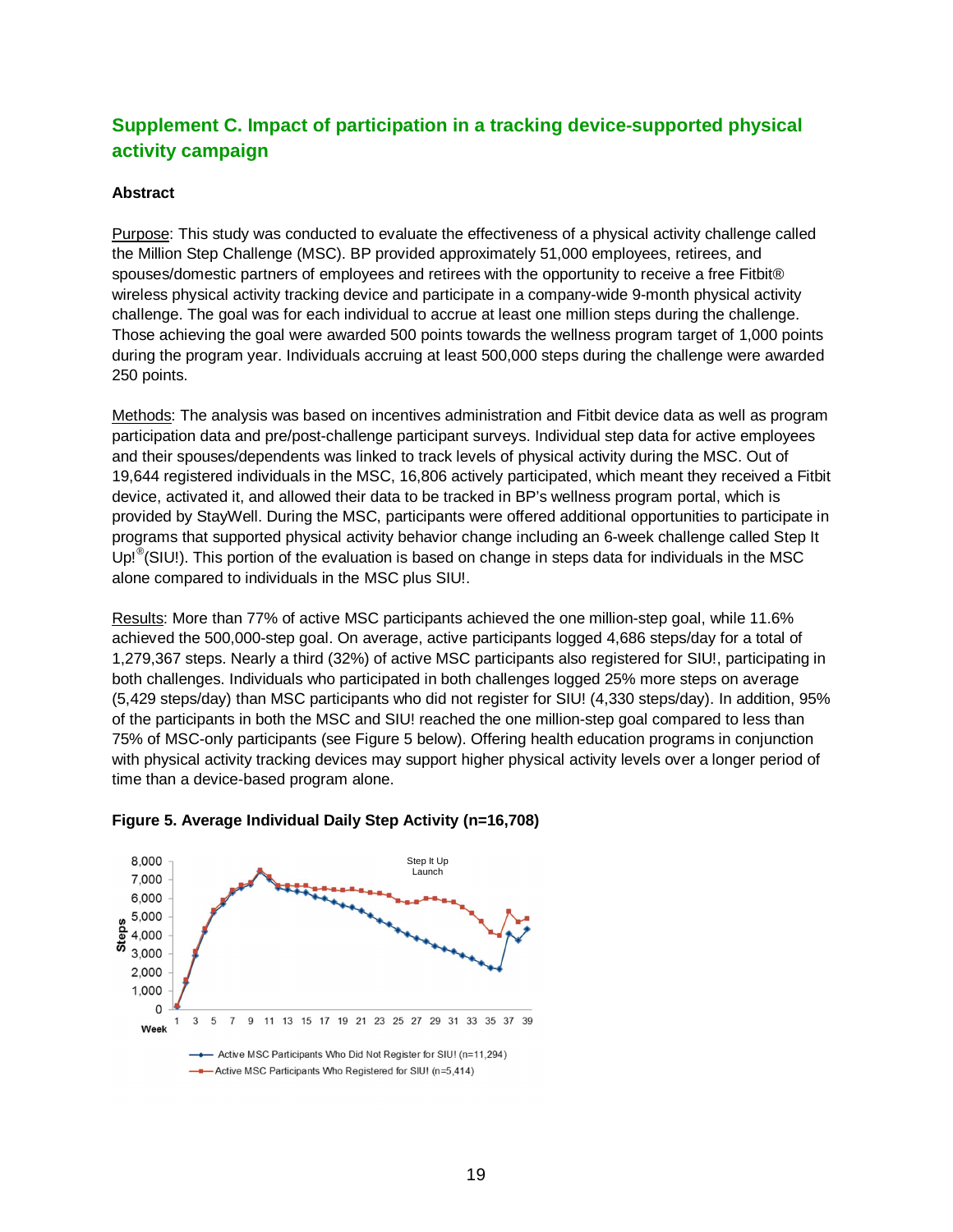#### **Supplement D.** *BP Wellness Program* **Incentive Design**

| <b>Wellness Activity</b>                                              | <b>Point value</b>                                                                                                                     |
|-----------------------------------------------------------------------|----------------------------------------------------------------------------------------------------------------------------------------|
| <b>Annual Physical/Wellness Exam</b>                                  | 500                                                                                                                                    |
| <b>Biometric Screening</b>                                            | 125                                                                                                                                    |
| <b>Health Advisor Call</b>                                            | 125                                                                                                                                    |
| <b>Comprehensive Health Assessment</b>                                | 250                                                                                                                                    |
| BP Million Step Challenge (1 M milestone)                             | 500                                                                                                                                    |
| BP Million Step Challenge (each additional<br>million steps, up to 3) | 250                                                                                                                                    |
| Physical Activity Challenges (2 offered)                              | 125                                                                                                                                    |
| <b>Wellness Classes</b>                                               | 125                                                                                                                                    |
| <b>Local Wellness Activity</b>                                        | 75-125                                                                                                                                 |
| <b>Financial Health Assessment</b>                                    | 125                                                                                                                                    |
| <b>Financial health Classes</b>                                       | 125                                                                                                                                    |
| FitLogix Weight Management Program                                    | up to 500                                                                                                                              |
| <b>Online Healthy Living Programs</b>                                 | 125                                                                                                                                    |
| Telephonic Lifestyle Management                                       | 250                                                                                                                                    |
| Mail-based Lifestyle Management                                       | 125                                                                                                                                    |
| Telephonic/Onsite Condition Management                                | 250                                                                                                                                    |
| <b>Complex Case Management</b>                                        | 250                                                                                                                                    |
| <b>HSA Incentive Funding</b>                                          | \$1,000 for Employee<br>\$1,000 for Spouse                                                                                             |
| <b>Super Users</b>                                                    | 2,000 Point Earners = \$100 Gift Card<br>2,500 Point Earners = Name is entered into a<br>drawing to win free medical premiums for 2015 |
| Million Step Challenge Achievement Award                              | Magnets for 1 Million, 2 Million, 3 Million Step<br>Achievements                                                                       |

To qualify for the HealthPlus medical plan, and an average estimated savings in annual out-of-pocket expenses per family of \$1,200, employees and their spouses need to each earn at least 1,000 points during the year. A menu of wellness activities is provided to encourage broad engagement in the *BP Wellness Program*.